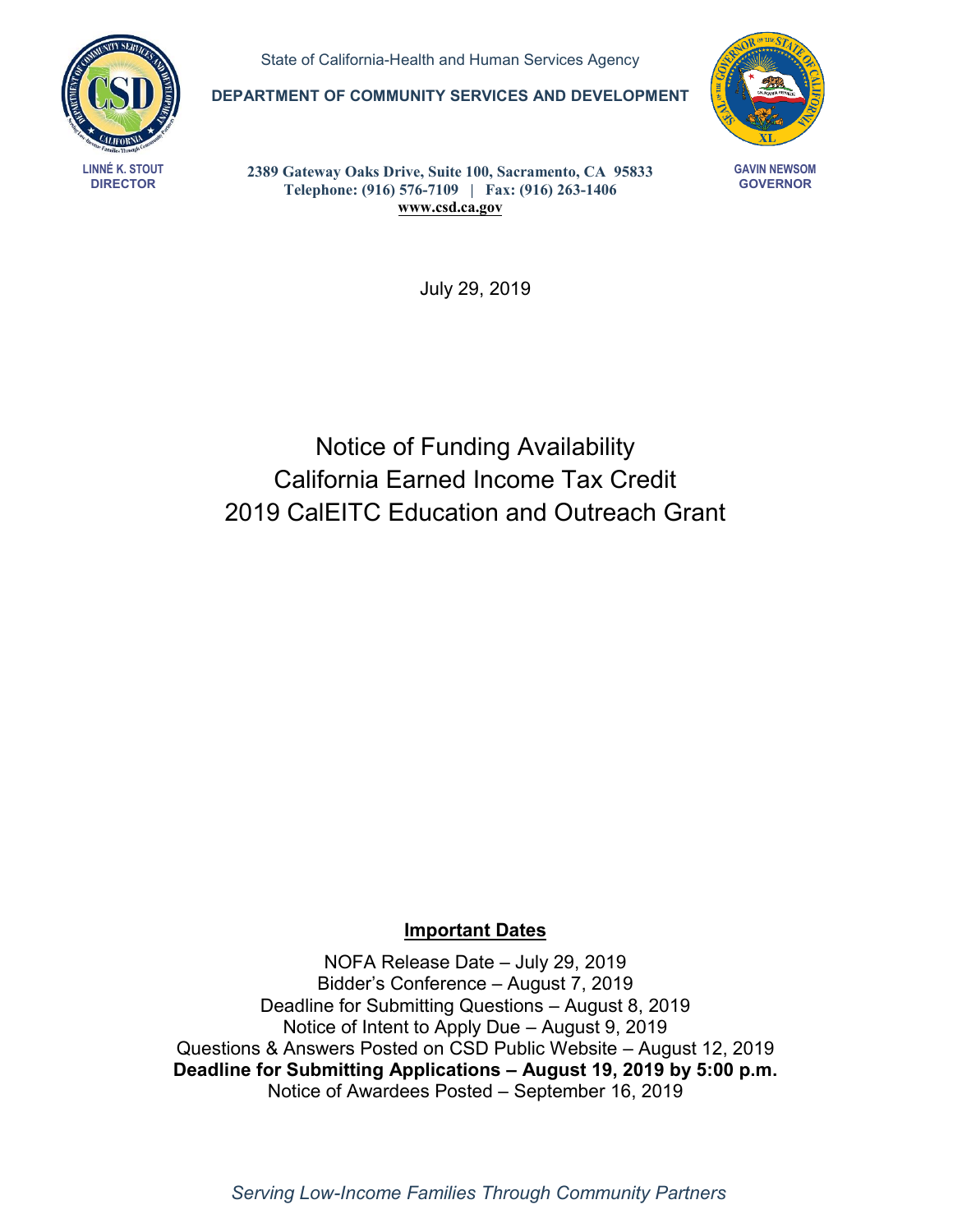## Table of Contents

|     | <b>Appendix 1: Map of Target Areas</b><br>Part A: CalEITC Education and Outreach Grant Overview | $\mathbf 3$<br>4 |
|-----|-------------------------------------------------------------------------------------------------|------------------|
| 1.  | <b>Department Overview</b>                                                                      | $\boldsymbol{4}$ |
| 2.  | Background                                                                                      | $\overline{4}$   |
| 3.  | Purpose of the Notice of Funding Availability                                                   | $\sqrt{5}$       |
| 4.  | Goal and Objectives                                                                             | 6                |
| 5.  | <b>Targeting</b>                                                                                | 6                |
| 6.  | <b>Education and Outreach</b>                                                                   | 9                |
| 7.  | Available Funding                                                                               | 11               |
| 8.  | Inappropriate Use of Funds                                                                      | 14               |
| 9.  | <b>Expected Number of Grants</b>                                                                | 14               |
| 10. | <b>Grant Requirements</b>                                                                       | 14               |
| 11. | Contract/Funding Term                                                                           | 15               |
| 12. | <b>Eligibility Requirements</b>                                                                 | 15               |
| 13. | <b>Minimum Qualifications</b>                                                                   | 16               |
| 14. | References                                                                                      | 16               |
| 15. | <b>Use of Planned Subcontractors</b>                                                            | 16               |
| 16. | <b>Projected Timeline</b><br>Part B: Application Preparation and Submission                     | 17<br>17         |
| 1.  | <b>Bidders' Conference</b>                                                                      | 17               |
| 2.  | Questions                                                                                       | 18               |
| 3.  | Notice of Intent to Apply                                                                       | 18               |
| 4.  | <b>Application Package Requirements</b>                                                         | 18               |
| 5.  | <b>Application Pass/Fail Review</b>                                                             | 19               |
| 6.  | <b>Application Submission Instructions</b><br><b>Part C: Evaluation Process</b>                 | 20<br>20         |
| 1.  | Scoring                                                                                         | 20               |
| 2.  | <b>Proposal Elements Evaluation</b>                                                             | 21               |
| 3.  | <b>Application Narrative Template</b>                                                           | 21               |
| 4.  | <b>Preference Points</b>                                                                        | 24               |
| 5.  | Scope of Work<br><b>Part D: Contract Award Process</b>                                          | 24<br>25         |
| 1.  | <b>Contract Award Information</b>                                                               | 25               |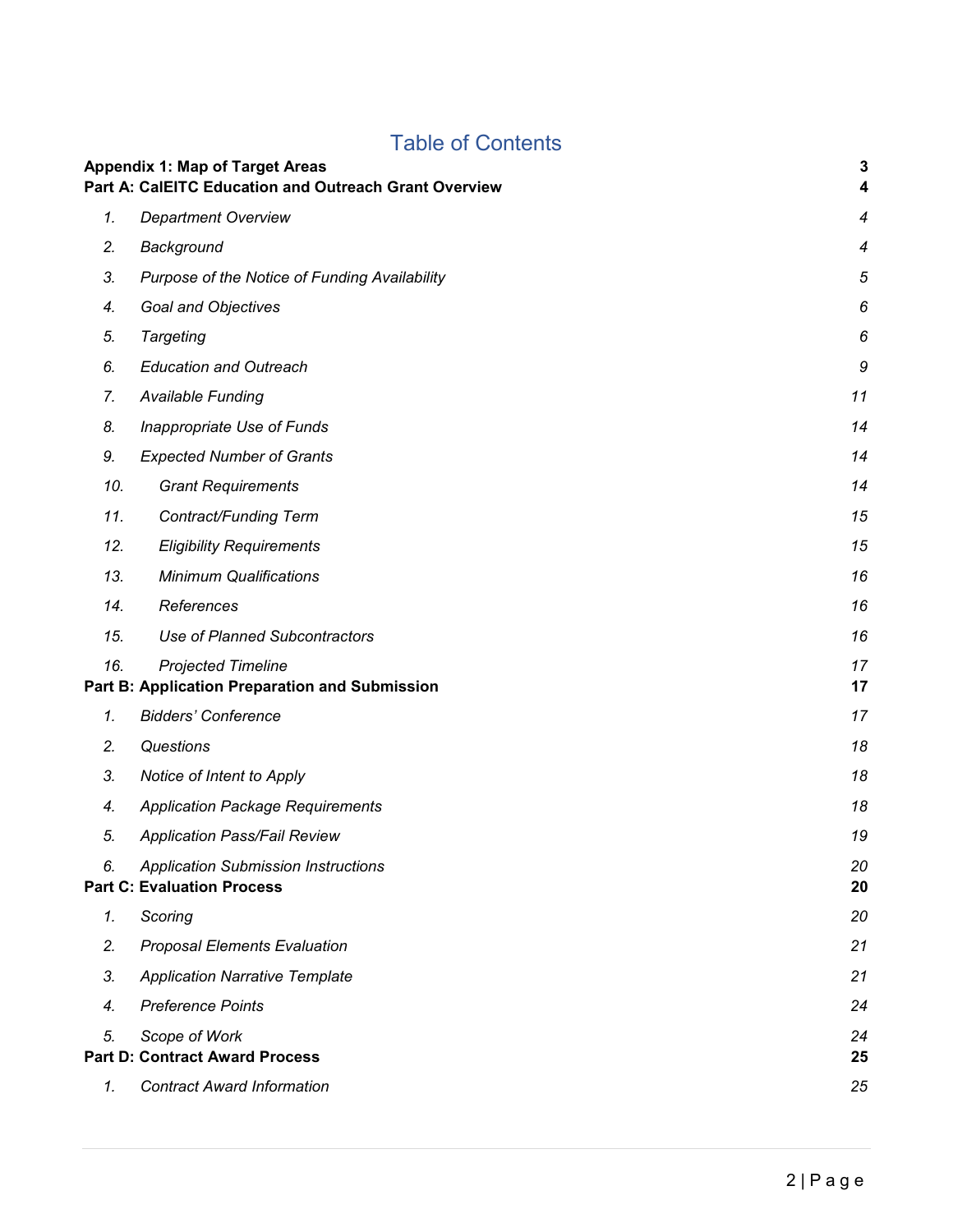<span id="page-2-0"></span>

| 2. Appeal Process     | 25 |
|-----------------------|----|
| 3. CSD Reservations   | 25 |
| 4. Public Records Act | 25 |

## **Appendix 1: Map of Target Areas Appendix 2: Frequently Asked Questions (FAQs)**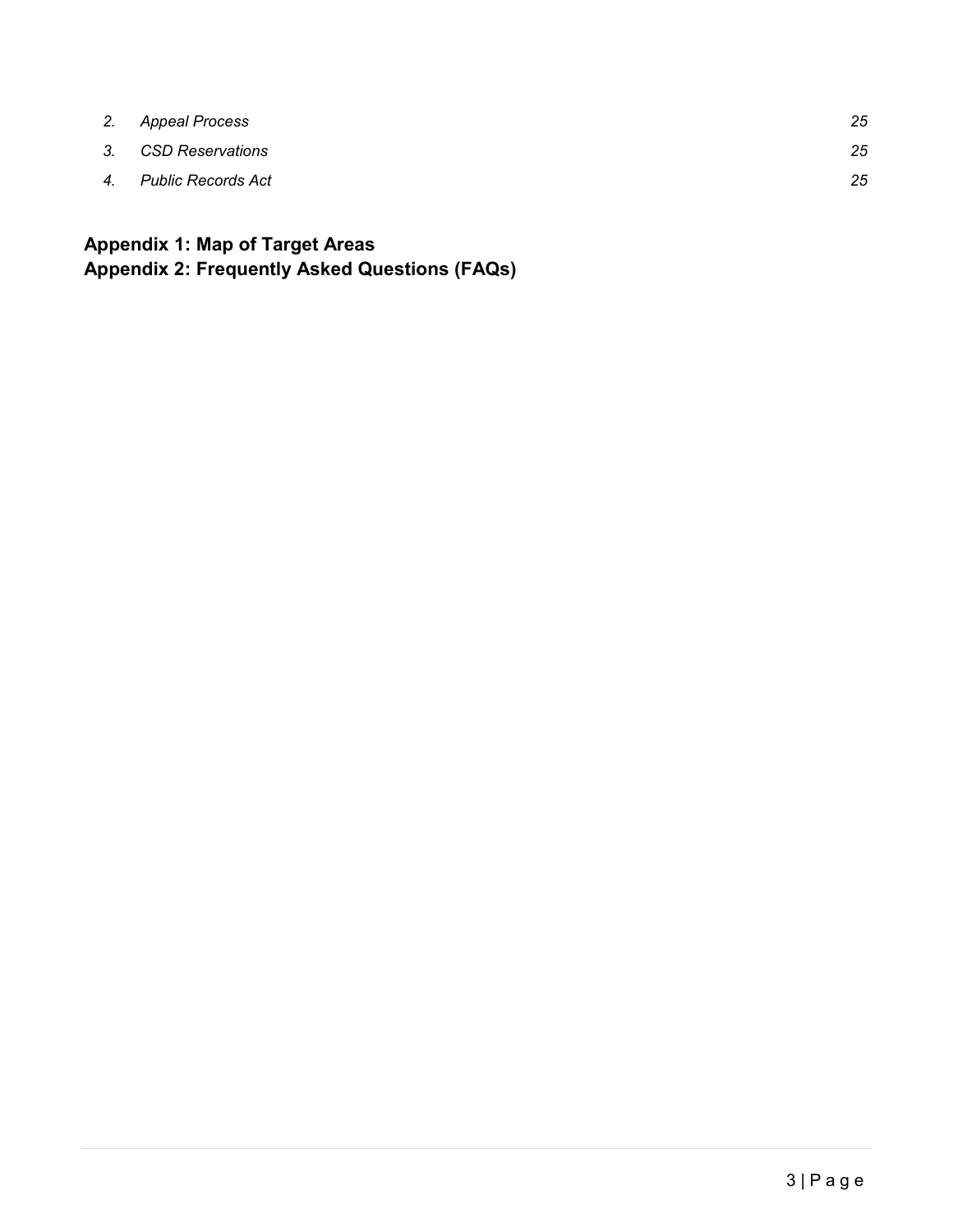# <span id="page-3-0"></span>Part A: CalEITC Education and Outreach Grant Overview

## 1. Department Overview

 reduce their utility costs through energy efficient upgrades and access to clean renewable Under the umbrella of the California Health and Human Services Agency, the Department of Community Services and Development (CSD) works with a network of community-based non-profit and local government organizations dedicated to helping low-income families and individuals achieve and maintain economic security, meet their home energy needs, and energy.

 coordination of effective and innovative programs for low-income residents. Additional information about CSD can be found online at [www.csd.ca.gov.](http://www.csd.ca.gov) CSD's mission is to reduce poverty for Californians by leading in the development and

## 2. Background

 The Earned Income Tax Credit (EITC) is widely recognized as one of the nation's most prepare and file their federal tax return. The EITC delivers a much-needed income boost, the 2018 The Costs of Unclaimed Earned Income [Tax Credits to California's Economy:](https://www.csd.ca.gov/Shared%20Documents/2018-Update-Left-on-the-Table-Final-Report.pdf) [Update and Expansion of the "Left on](https://www.csd.ca.gov/Shared%20Documents/2018-Update-Left-on-the-Table-Final-Report.pdf) the Table" Report (January 2018), hundreds of thousands of eligible Californians fail to claim the federal EITC each year, leaving a powerful resources for lifting low-income people out of poverty. The federal EITC provides a refundable cashback credit to low-income working individuals and families when they helping people meet basic needs, while at the same time encouraging work. According to reported \$1.9 billion unclaimed. The forgone economic impacts result in lost business sales, job growth, wages and labor income as well as tax revenue for state, county, and city governments.

 California State Budget Act more than doubles the investment in CalEITC to \$1 billion, which is estimated to increase the number of participating households from 2 million to 3 increases the potential value of tax credits available for low-income families to more than \$6,000. For the 2018 tax year, 1,917,562 CalEITC tax credits were issued totaling more In 2015, California established the first-ever California EITC (CalEITC), extending a new cashback credit to the poorest working families in the state. Now in 2019, California has expanded CalEITC to further assist families facing poverty. The Fiscal Year (FY) 2019-20 million. The creation and expansion of CalEITC, when combined with the federal EITC, than \$353 million with an average credit of \$1841.

 $\overline{a}$ 1 Franchise Tax Board CalEITC Total Statistics; Run date 6/3/2019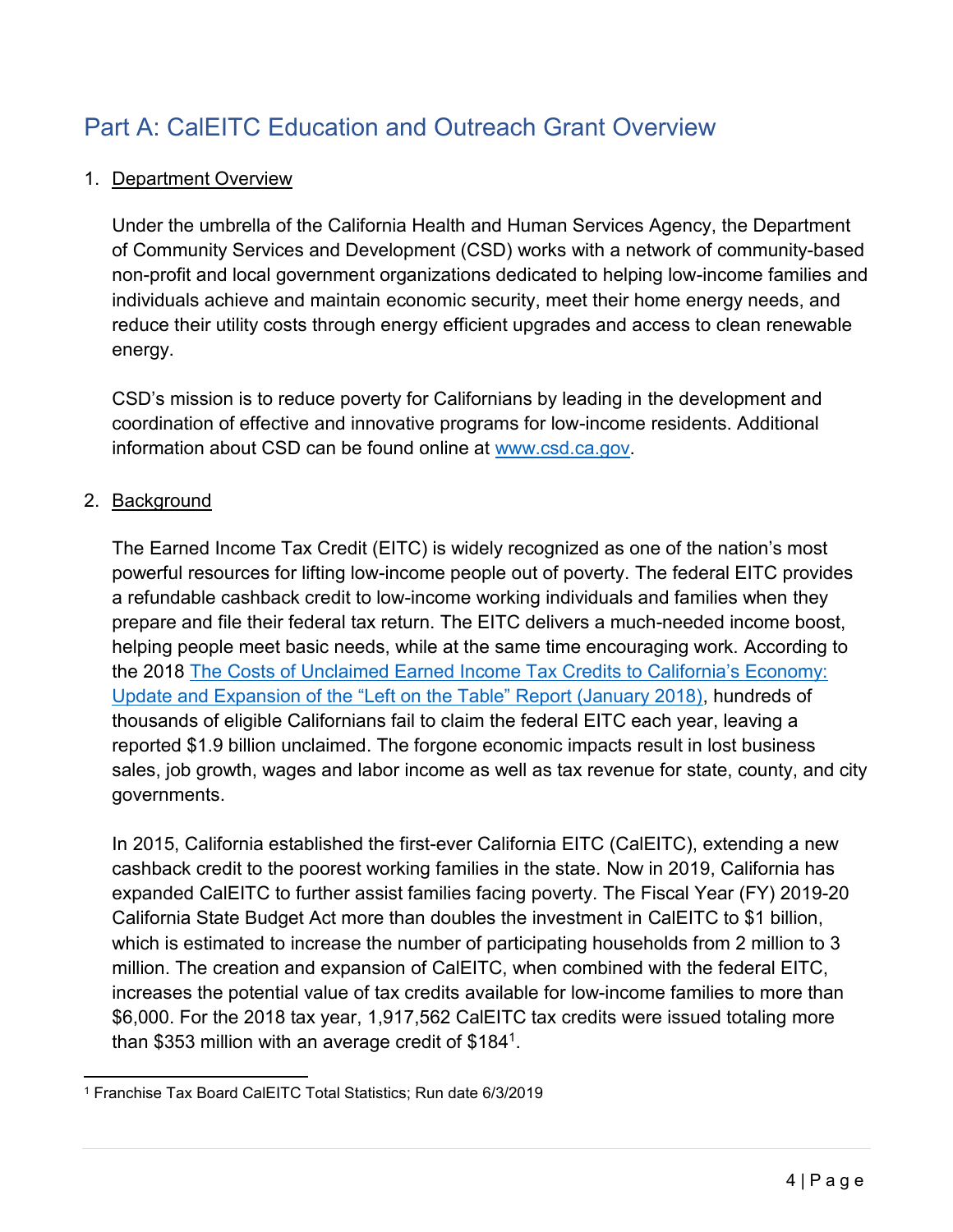<span id="page-4-0"></span> and expanded income eligibility to \$30,000 to include full-time workers making the 2022 minimum wage of \$15 an hour. The Budget Act appropriated \$10 million to the Franchise and outreach activities, and \$5 million is to support community-based and nonprofit this Notice of Funding Availability (NOFA). A separate NOFA was recently released to To maximize the participation and claiming of CalEITC by eligible Californians, the FY 2019-20 Budget Act also expanded the credit to help low-income families with young children through a new \$1,000 credit for families with children under the age of six, significantly increased the average yearly amount individuals receive through the credit, Tax Board (FTB) to increase awareness of CalEITC and provide free tax preparation assistance. Of the amount appropriated, \$5 million is designated for CalEITC education organizations that provide free tax preparation assistance services. CSD has partnered with FTB to make grant funds available for CalEITC education and outreach efforts under make grant funds available for free tax preparation assistance.

 Awarded CalEITC Education and Outreach grantees will embark on efforts to further The efforts employed will include outreach to all eligible populations including those that efforts to ensure eligible Californians file their taxes at a free tax preparation assistance site. CSD will employ lessons learned from previous grants to improve existing increase the number of CalEITC eligible Californians reached for the 2019 tax filing season. have never filed their taxes, coordinating with public benefits agencies, and increasing infrastructure and capacity to administer the grant funding to organizations and entities to deliver education and outreach to low-income individuals and families.

## 3. Purpose of the Notice of Funding Availability

 increase awareness of the credit and free tax preparation assistance programs among low- information on the federal EITC program, as many taxpayers will be eligible for both credits. outreach campaigns, and regularly engage culturally diverse, hard-to-reach populations. To The purpose of this NOFA is to support CalEITC education and outreach activities and to income individuals and families. Educational efforts for CalEITC should also include CSD seeks to engage established organizations that maintain an existing community presence and trusted relationships, demonstrate extensive experience conducting similar this end, activities must be conducted in a culturally and linguistically appropriate manner that effectively meets the needs of the target population and community served.

 and outreach activities, eligible Californians will know where to locate and when to access Activities must connect low-income residents with local free tax preparation sites or online resources that help people file their taxes at no-cost and claim the federal and state EITC credits, such as free online tax preparation (e.g., FTB's CalFile). Grantees will work closely with local free tax preparation assistance sites to ensure that when conducting education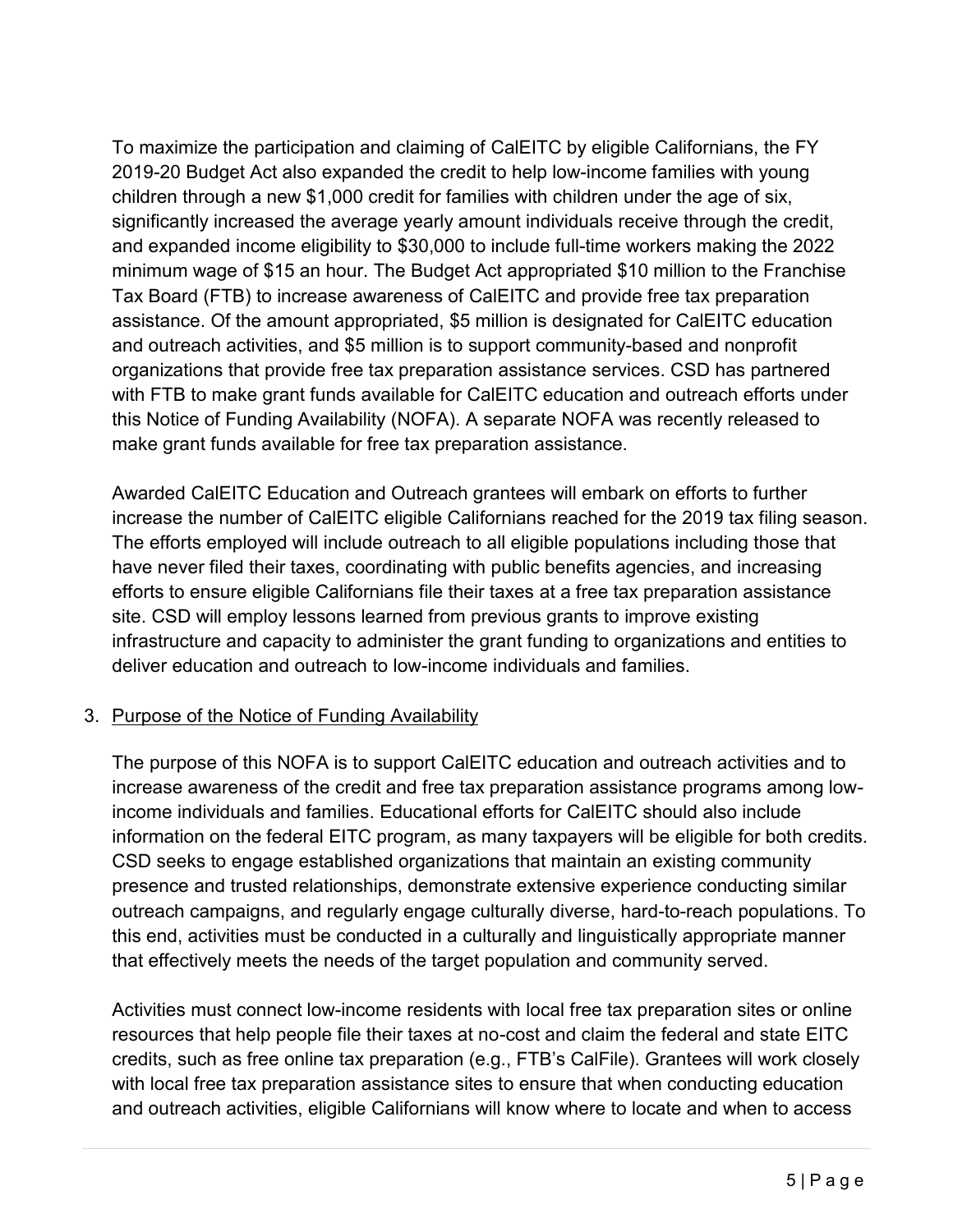<span id="page-5-0"></span>the nearest free tax preparation assistance service. Applicants should conduct costeffective education and outreach activities that will inform community members about the availability of the CalEITC and the importance of filing their taxes. Funding will support new or expansion activities and may not replace or supplant existing funding sources.

## 4. Goal and Objectives

Goal:

 among eligible low-income California individuals and families. These efforts will also result in an increased awareness of the federal EITC credit. • To increase awareness about CalEITC and free tax preparation assistance services

Objectives:

- and outreach activities • Partner with trusted organizations in the community to implement effective education
- • Deliver education and outreach that promotes and maximizes awareness of CalEITC and free tax preparation assistance programs. Information should also be provided on the federal EITC
- Target eligible populations residing in areas identified as having a high percentage of unclaimed credits
- CalEITC and the free tax preparation assistance program in English, Spanish, and • Disseminate clear, accurate, and consistent information to target audiences, including culturally diverse, hard-to-reach populations, to increase awareness of other languages, as applicable
- • Motivate eligible low-income individuals and families to file and receive CalEITC credits, which includes providing information on local, free tax filing services
- Provide data on outreach efforts to support the evaluation of the most effective outreach strategies to reach the targeted populations

## 5. Targeting

 Outreach shall be targeted to low-income eligible Californians per the following requirements:

## i) Income Eligibility:

 below the CalEITC filing requirement based on the income limits established for the Applicants must detail their plans to reach CalEITC eligible Californians in the Scope of Education and outreach activities must target individuals and families with incomes at or 2019 tax year. The maximum eligible earned income for 2019 tax year is \$30,000.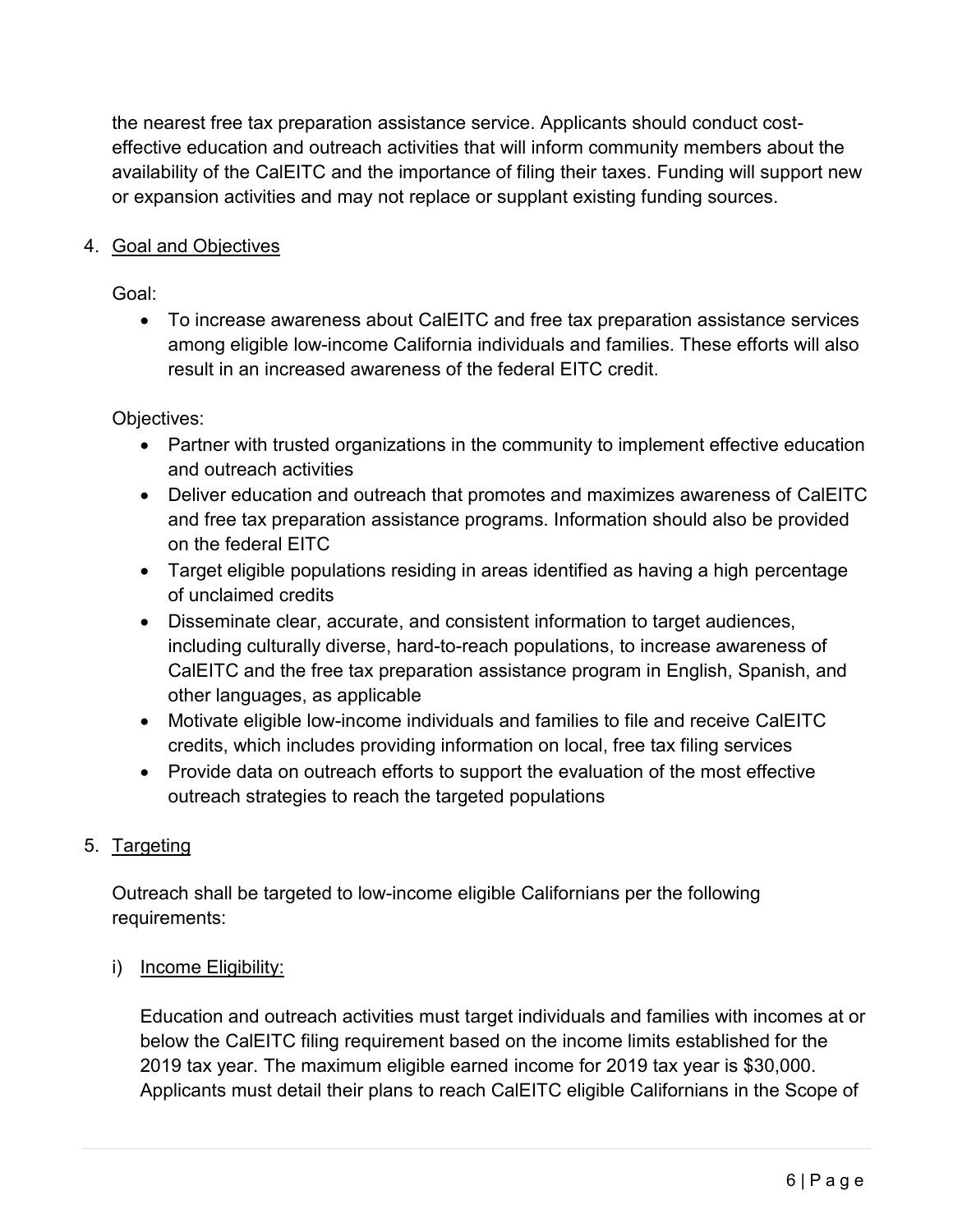Work (CSD 171) and Application Narrative Template (CSD 171ANT).

| <b>Table 1: 2019 CalEITC Income Eligibility</b>       |
|-------------------------------------------------------|
| \$30,000 if there are no qualifying children          |
| \$30,000 if there is one qualifying child             |
| \$30,000 if there are two or more qualifying children |

## ii) Messaging:

 assistance sites. Grantees will be expected to report on outcomes resulting from any At minimum, education and outreach activities must be provided in English and Spanish. Activities shall be conducted in additional languages, as appropriate, to engage culturally diverse populations in targeted areas. Attention should be given to strategies that engage in-language (non-English language) media. Additionally, grantees must include information in their education and outreach efforts on where nocost tax preparation assistance is available and how to locate local free tax preparation collaboration with local free tax preparation assistance programs. Grantees should also include information about the federal EITC in their education and outreach efforts.

 Efforts should be made to use uniform messaging statewide. To achieve this, grantees should utilize the example education and outreach collateral materials provided through the CalEITC4Me website at: [http://caleitc4me.org.](http://caleitc4me.org/)

 Critical outreach and eligibility information is also available through the following implementing agencies and websites, and should be referenced as a resource:

- Franchise Tax Board: [https://www.ftb.ca.gov/file/personal/credits/california-earned-income-tax](https://www.ftb.ca.gov/file/personal/credits/california-earned-income-tax-credit.html)credit.html
- Internal Revenue Service: [https://www.eitc.irs.gov](https://www.eitc.irs.gov/)

 illustrated in Table 2 below. Messaging should also be targeted towards the populations populations that will benefit from the 2019 expansion of CalEITC (e.g. families with All messaging delivered as a part of this effort should be culturally sensitive and customized to the population in which the education and outreach materials are being distributed. Messaging should encompass , at a minimum, the required elements detailed below, with an emphasis on those newly eligible to claim CalEITC and/or children):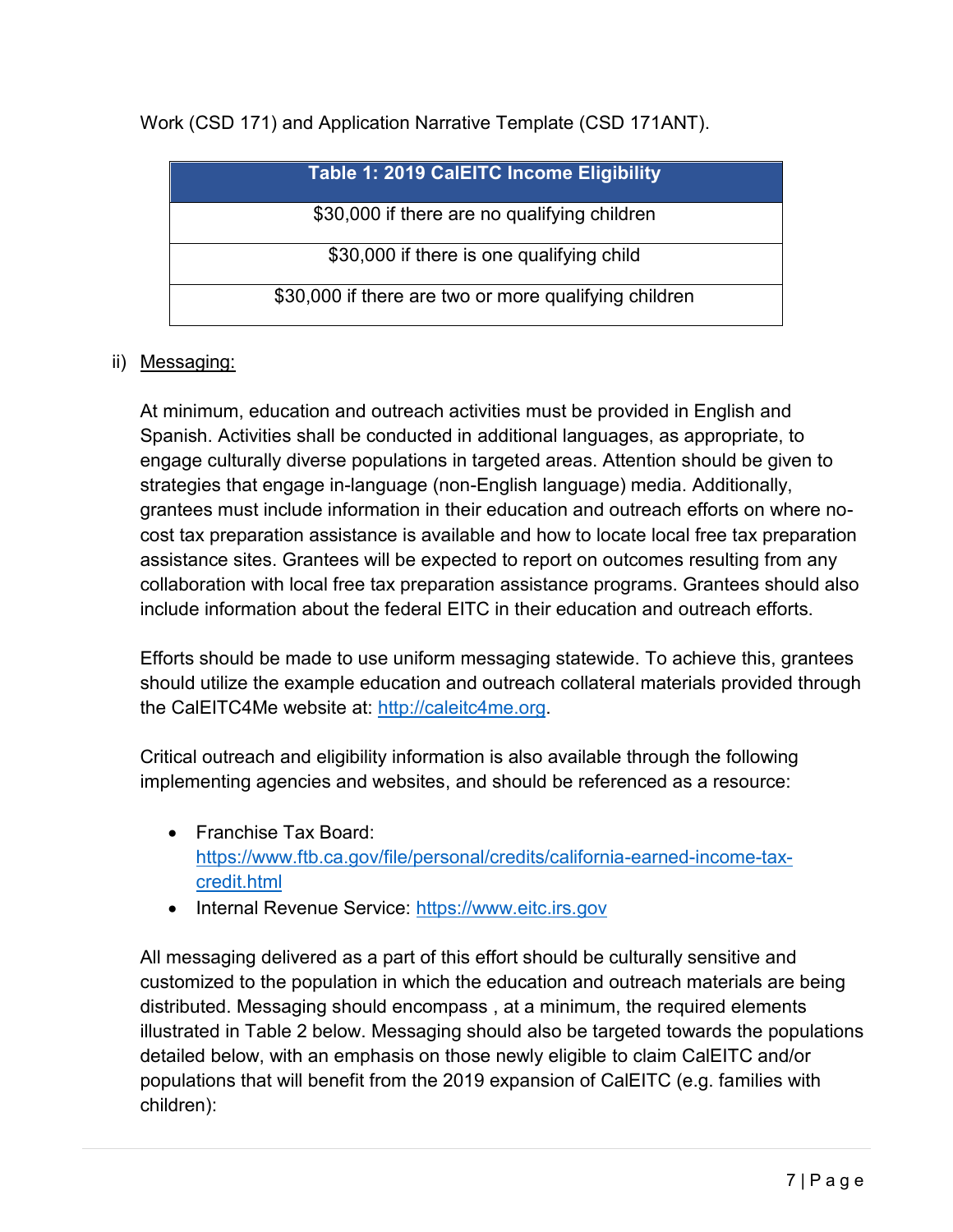| <b>Table 2: Required Elements</b> | <b>Target Populations</b>                                         |
|-----------------------------------|-------------------------------------------------------------------|
| Availability of state EITC        | Californians who have never claimed the EITC                      |
| Availability of federal EITC      | Californians who are not required to file taxes due to low income |
| Free tax preparation assistance   | Families with children age six and younger                        |
| Where to get more information     | Workers with incomes up to \$30,000                               |
|                                   | Seniors ages 65 and older                                         |
|                                   | Young adults ages 18-24.                                          |
|                                   | Self-employed workers                                             |

#### iii) Geographic Area:

 identified in Section 7 (Available Funding) and Appendix 1: Map of Target Areas. Education and outreach shall be provided to areas identified as having the highest proportion of eligible California residents not claiming the credit. Target Areas are

#### iv) Identifying Characteristics:

 "CalEITC Particularly Benefits Children of Color and Women" 2. Focus of outreach may include the following common characteristics identified in Table 3 below. Common characteristics of individuals who have failed to claim the EITC have been identified in past research reports, including the "Left on the Table Report" and

#### **Table 3: Characteristics of Those Failing to Claim**

Areas of high concentration of Hispanics

Individuals with lower incomes than required to file a tax return

Parents (particularly mothers) of children of color

Individuals participating in CalFresh / Supplemental Nutrition Assistance Program (SNAP)

Individuals without qualifying children

 $\overline{a}$ 

Populations with Limited English Proficiency

Culturally diverse populations and communities

 2 For *Update on the Left on the Table Report*, go here: [https://www.csd.ca.gov/Pages/CalEITC.aspx.](https://www.csd.ca.gov/Pages/CalEITC.aspx) For *CalEITC Benefits Children of Color and Women* report, go here: [http://calbudgetcenter.org/blog/caleitc-particularly-benefits-children-color](http://calbudgetcenter.org/blog/caleitc-particularly-benefits-children-color-women/)[women/.](http://calbudgetcenter.org/blog/caleitc-particularly-benefits-children-color-women/)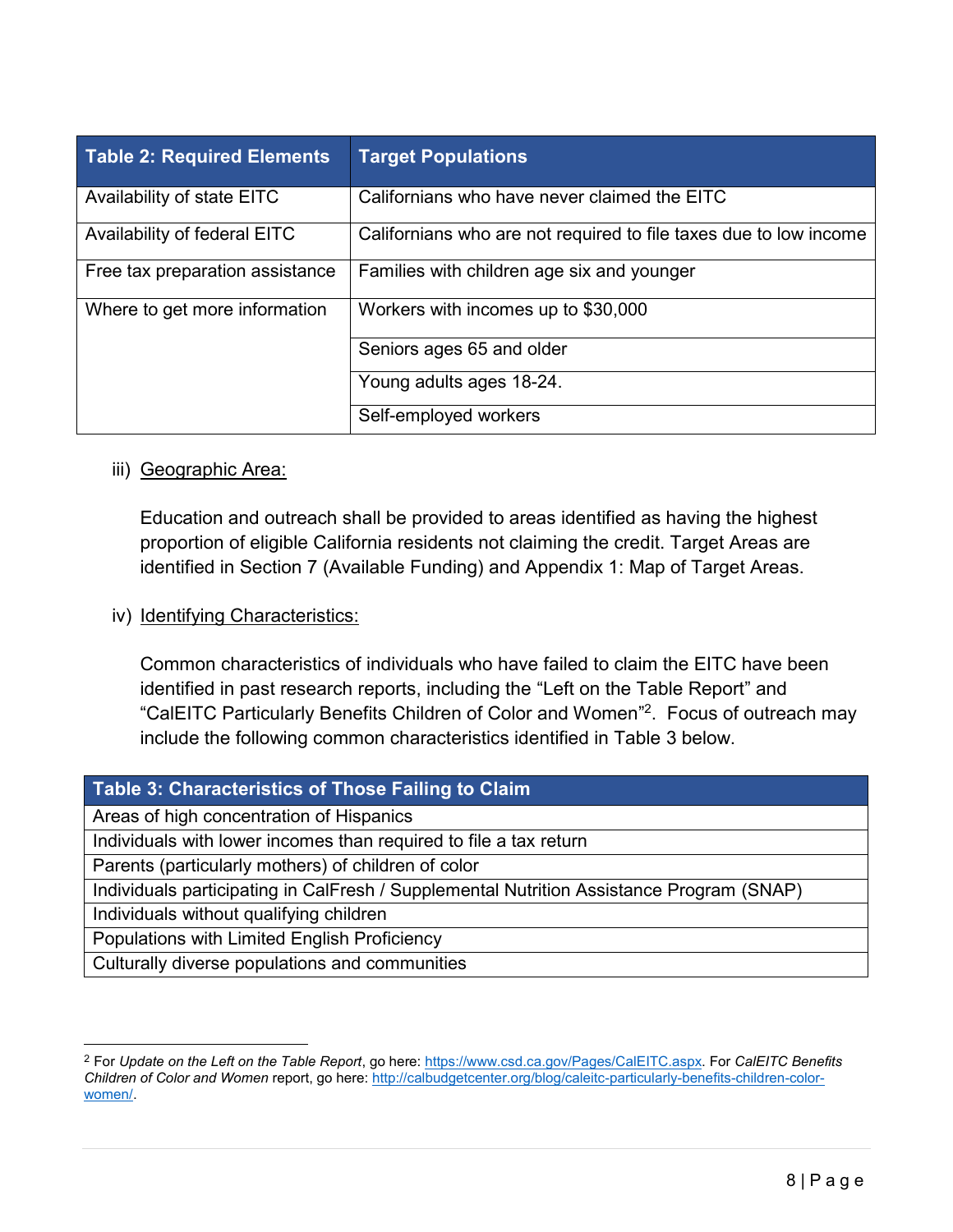### <span id="page-8-0"></span>6. Education and Outreach

Activities conducted under this funding opportunity must align with the following definitions:

 as, but not limited to, the purpose, benefits, eligibility criteria, where to go, how to claim the number of eligible California residents claiming the credit. *CalEITC Education*: Information provided to eligible populations about the program, such credit at no cost, and how to claim past years' credits with the goal of increasing the

 *Federal EITC Education*: Information provided to eligible populations about the program, such as, but not limited to the purpose, benefits, eligibility criteria, where to go, how to claim the credit at no cost, and how to claim past years' credits.

*CalEITC Outreach*: Activities (like strategic grassroots campaigns) intended to increase the number of eligible California residents claiming the credit.

 demonstrate the ability to implement the proposed outreach based on past success and/or research. Activities with a checkmark  $\checkmark$  indicate activities required of all grantees. Outreach activities are listed below. Other types of innovative outreach not specifically listed are allowed, per CSD approval, and encouraged if the applicant can clearly

| <b>Required</b> | <b>Outreach</b><br>Type | <b>Activity</b>                                                                                                                                                                                                                                                                                                   |
|-----------------|-------------------------|-------------------------------------------------------------------------------------------------------------------------------------------------------------------------------------------------------------------------------------------------------------------------------------------------------------------|
|                 | Web                     | Create an EITC-specific website/web page<br>$\bullet$<br>Host web banner on website<br>$\bullet$<br>Add educational information and updates about the credits and free<br>tax preparation assistance to website<br>Provide links to CalEITC educational materials, tools, calculators,<br>$\bullet$<br>maps, etc. |
|                 | Social<br>Media         | Utilize social media outlets to disseminate educational messages, share<br>success stories, and inform the public about outreach events in targeted<br>counties and local communities. Social media channels may include but<br>are not limited to:<br>Facebook<br>$\bullet$<br>Instagram<br>Twitter<br>YouTube   |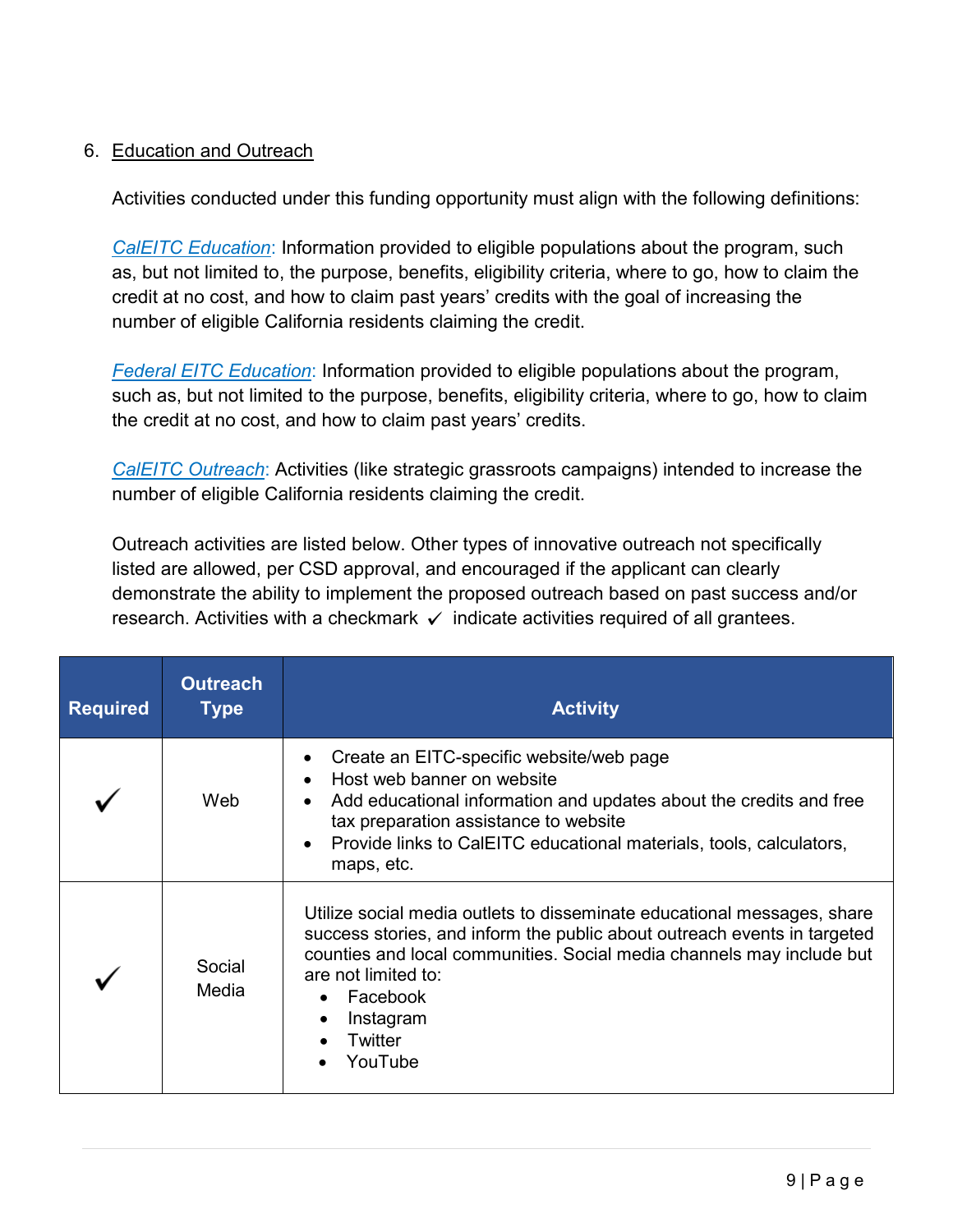| Canvassing              | Make contact in targeted residential neighborhoods and community<br>gathering places to engage individuals and families in one-on-one<br>interactions.<br>Canvassing options may include traditional door-to-door type activities or<br>may be achieved through text messaging campaigns/phone banking to                                                                                                                                                                                                                   |
|-------------------------|-----------------------------------------------------------------------------------------------------------------------------------------------------------------------------------------------------------------------------------------------------------------------------------------------------------------------------------------------------------------------------------------------------------------------------------------------------------------------------------------------------------------------------|
|                         | reach potentially eligible Californians.<br>Educate through media outlets including:                                                                                                                                                                                                                                                                                                                                                                                                                                        |
| Media                   | Print<br>Radio<br>TV (e.g. solicit local news coverage and participate in interviews to<br>educate viewers in targeted areas)<br>Internet/Website Ads<br>Social Media Promoted/Boosted Ads                                                                                                                                                                                                                                                                                                                                  |
| Collateral<br>Messaging | Distribute messaging in multiple languages as appropriate for the target<br>audience and demographics through the following mediums:<br>Flyers/Brochures<br><b>Direct mailers</b><br><b>Newsletters</b>                                                                                                                                                                                                                                                                                                                     |
| Group<br>Events         | Host or participate in coordinated outreach events to engage groups of<br>eligible people (more than one individual/family) at places like:<br>Community gatherings/Resource fairs<br>Mega events<br>Local businesses<br><b>Bus tours</b><br><b>Educational forums</b><br>Local free tax preparation assistance and filing services, such as<br>Volunteer Income Tax Assistance (VITA) sites<br>Grocery stores/Libraries<br>Food banks<br>Churches<br><b>Health care clinics</b><br>Schools<br><b>City Council Meetings</b> |
| Other                   | Other effective outreach strategies                                                                                                                                                                                                                                                                                                                                                                                                                                                                                         |

 At minimum, education and outreach activities must be provided in English and Spanish. Activities shall be conducted in additional languages, as appropriate, to engage culturally diverse populations in targeted areas. Attention should be given to strategies that engage in-language (non-English language) media.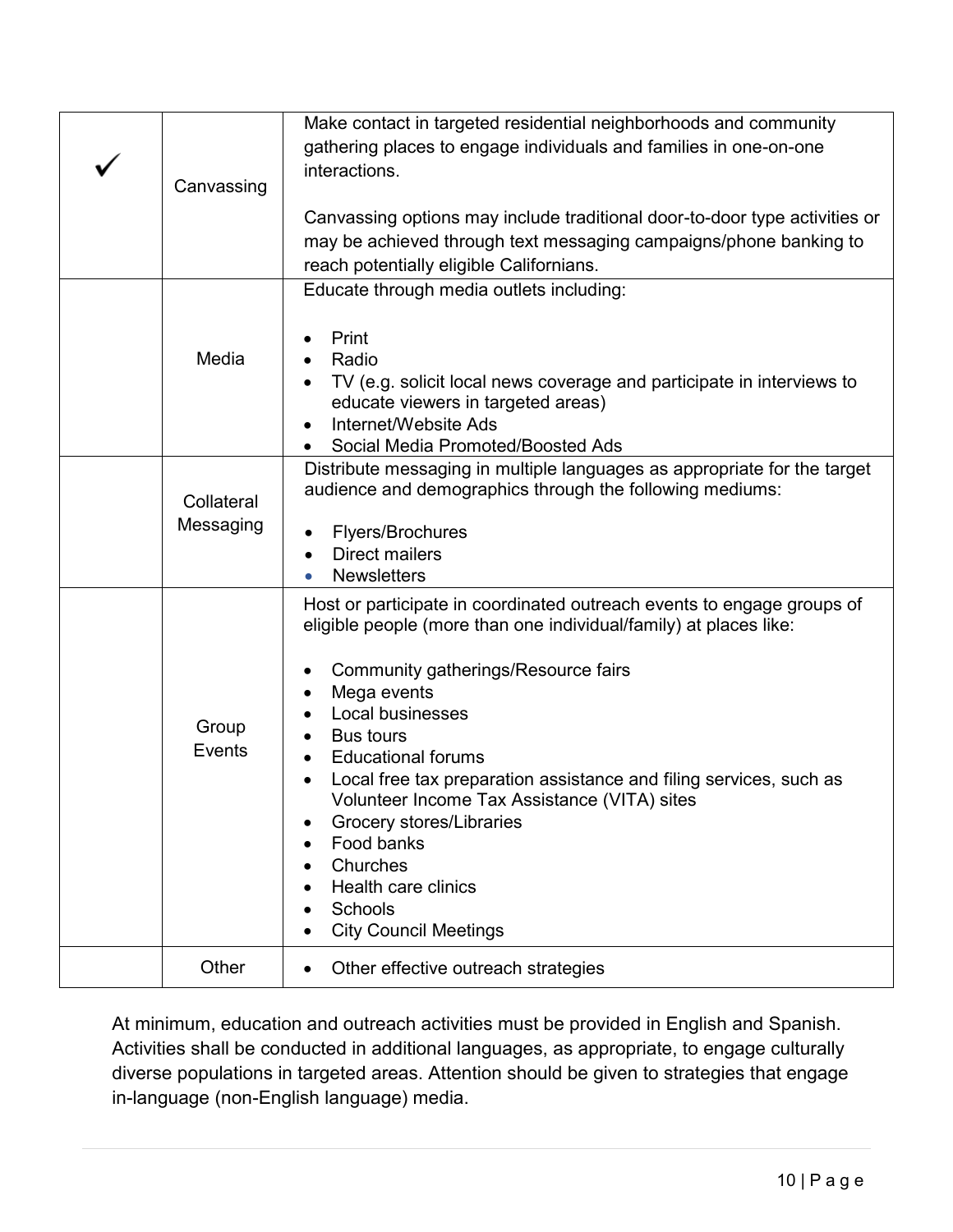## <span id="page-10-0"></span>7. Available Funding

A total of \$5 million is available to specifically support CalEITC education and outreach activities. Funds will be awarded to grantees serving low-income individuals and families across the state. Funding allocations are based on 15 target areas, which are described below.

 separate outcomes for each target area awarded. Each application is considered a single, An applicant may apply for more than one target area. Applicants must submit a separate application for each target area to be considered for funding and are expected to report standalone application and should be customized to meet the needs of the target area.

## *Target Area 1: Statewide*

 provide coverage to the broadest audience, reaching the largest number of eligible Californians through a variety of outreach strategies. Statewide grantees are not required to engagement, etc. Statewide grantees may support canvassing efforts, but it is not a Target Area 1 grantees will serve eligible residents statewide. The statewide grantees will reach every single county throughout the state but should focus on activities designed to make an impact on the largest populations including, but not limited to, social media, hosting mega events, airing public service announcements, radio interviews, call center requirement. Statewide grantees may also incorporate and oversee mini grants targeted in specific areas to have the largest impact possible. The statewide grantees must consider economies of scale and coordination of efforts with other target areas.

 expected to provide training and technical assistance and collateral materials to other Statewide grantee activities are also aimed at building sustainable infrastructure to support ongoing efforts for education and outreach on CalEITC and EITC. Grantees will be regional grantees on an as-needed basis. Statewide grantees will coordinate to ensure consistent messaging across target areas. Statewide coverage includes all target areas. Applicants proposing to conduct statewide education and outreach shall make every effort to reach as many eligible Californians as possible.

## *Target Areas 2-14*

Grantees for Target Areas 2 through 14 will serve eligible residents living in counties identified as having the highest proportion of eligible California residents not claiming EITC. Counties were identified by considering the number of potentially eligible Californians with incomes at approximately the CalEITC income level by county using Census data and the number of CalEITC filers claiming the credit. Outreach should be concentrated in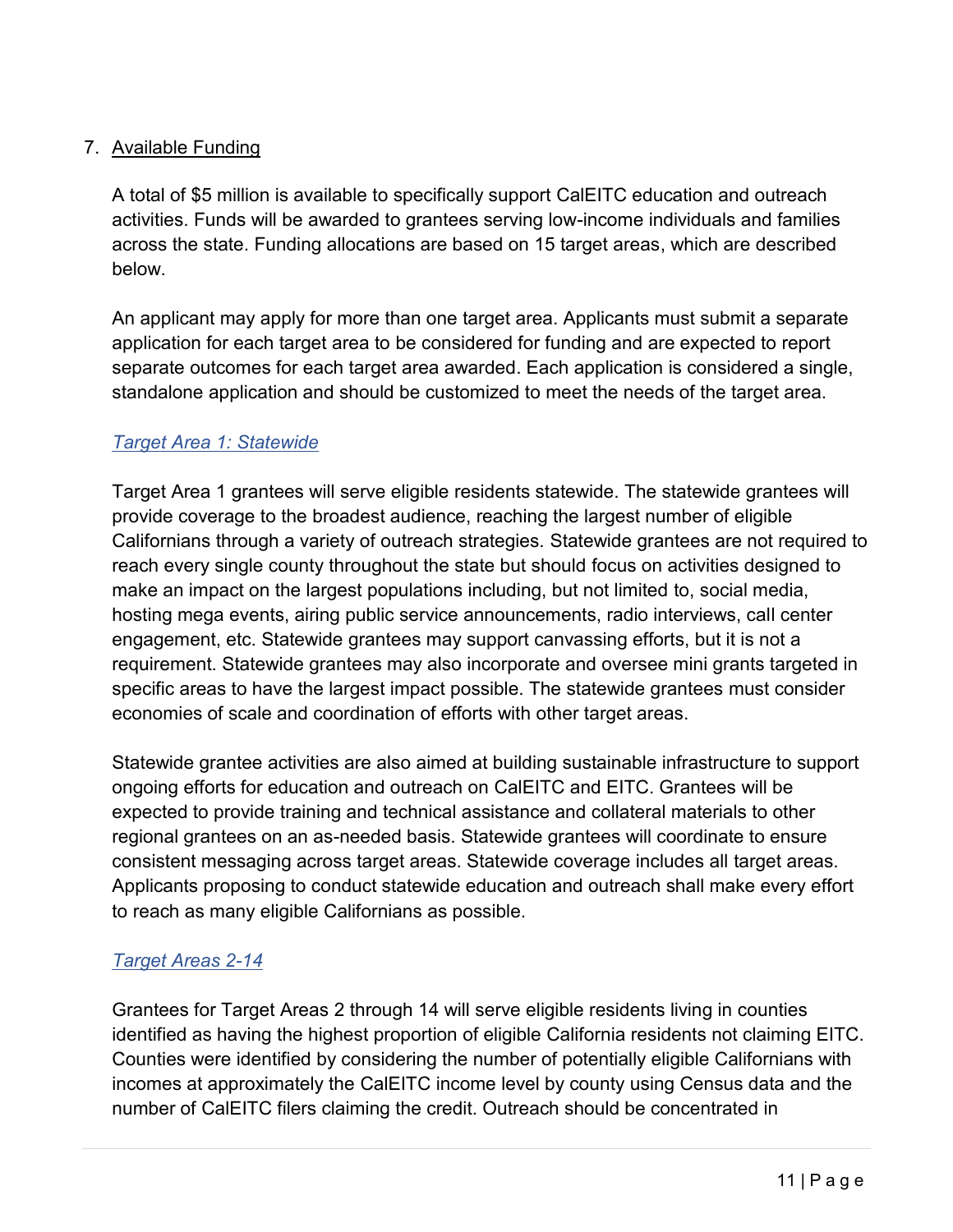communities where eligible individuals reside. The target areas are identified below and in further detail in Appendix 1: Map of Target Areas.

| <b>Target Area</b> | <b>Region</b>                    |
|--------------------|----------------------------------|
| $\overline{2}$     | Los Angeles County               |
| 3                  | San Diego County                 |
| $\overline{4}$     | Alameda/Santa Clara Counties     |
| 5                  | <b>Sacramento County</b>         |
| 6                  | <b>Riverside County</b>          |
| 7                  | <b>Orange County</b>             |
| 8                  | Contra Costa/Sonoma Counties     |
| 9                  | San Bernardino County            |
| 10                 | <b>Kern/Tulare Counties</b>      |
| 11                 | <b>Fresno County</b>             |
| 12                 | San Joaquin/Stanislaus Counties  |
| 13                 | San Francisco/San Mateo Counties |
| 14                 | Ventura/Santa Barbara Counties   |

## *Target Area 15: Rural Counties*

 efficiencies in service delivery. Rural counties are identified in Appendix 1: Map of Target The Target Area 15 grantees will serve rural residents in counties identified as those with a general population of less than 100,000 as defined by the California State Association of Counties. Butte County has been added to Target Area 15 to achieve geographic Areas.

 appropriate when compared to going door-to-door in housing communities when Education and outreach activities should include a variety of grassroots outreach strategies to best reach eligible individuals and families residing in rural areas. For example, because the geographic distribution of eligible individuals in rural areas varies considerably, outreach strategies such as group events or canvassing to businesses may be more developing an effective CalEITC campaign. The rural grantee may support canvassing efforts, but it is not a requirement. The funded grantee shall make every effort to reach as many rural counties as possible with effective and appropriate outreach methods.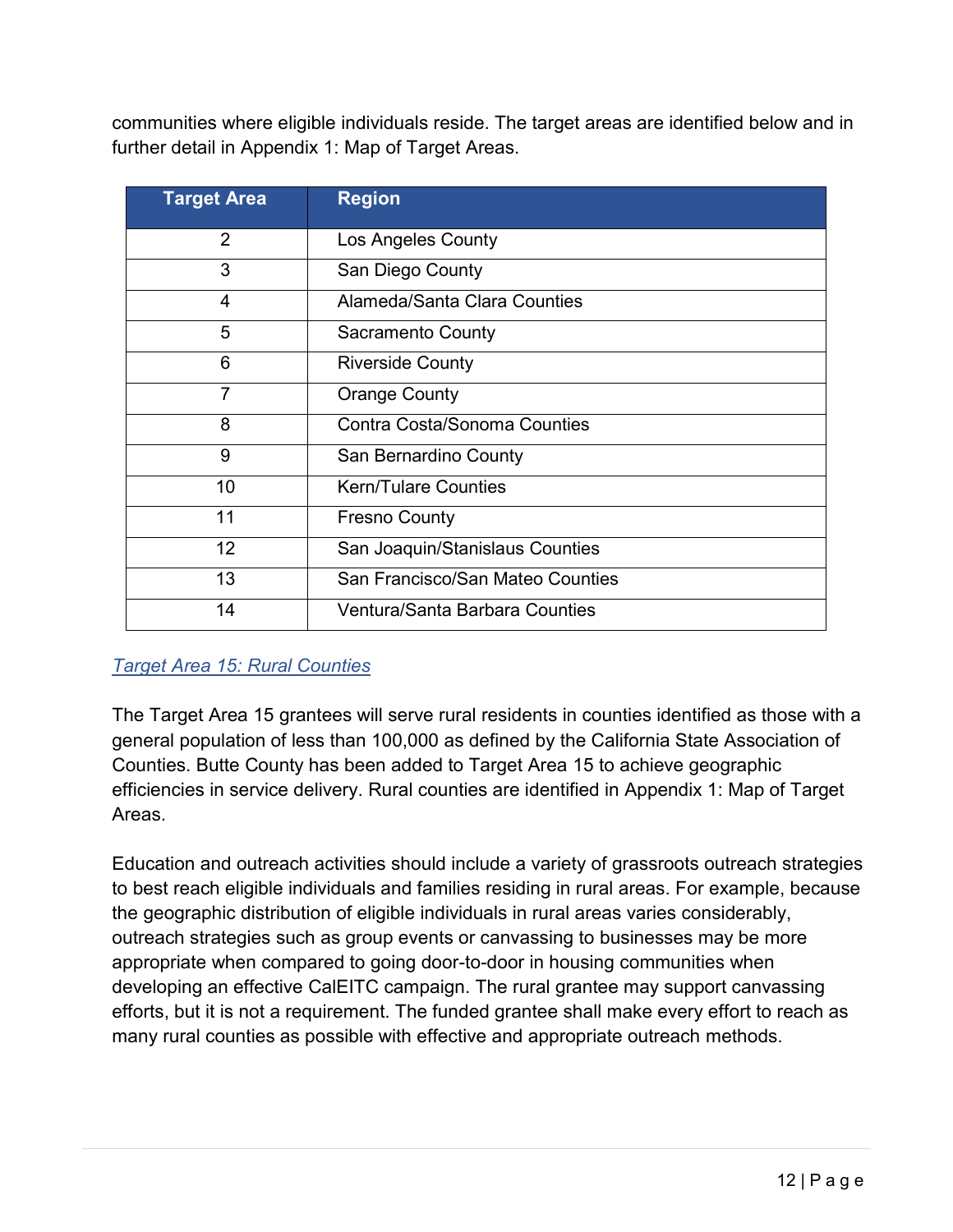## *Funding Allocations*

 Funding allocations, anticipated number of grants, and funding limits are provided in the tables below. Funding will be distributed to awarded applicants on a reimbursement schedule, upon receipt of submitted and approved expenditures and progress reports.

| Geography             | <b>Funding Allotment</b> |
|-----------------------|--------------------------|
| Statewide             | \$820,000                |
| Target Areas 2 - 14   | \$3,960,000              |
| <b>Rural Counties</b> | \$220,000                |
| Total                 | \$5,000,000              |

 applicant's proposed budget (CSD 171A and CSD171B) must reflect the full contract Below is a breakdown of the funding allotments for each target area. An applicant may only apply for the full amount found under the "contract award" column on the table below. The award.

| <b>Target</b><br><b>Area</b> | <b>Region</b>                       | <b>Allotment</b><br>by Region | <b>Proposed</b><br># of Grants | <b>Contract</b><br><b>Award</b> |
|------------------------------|-------------------------------------|-------------------------------|--------------------------------|---------------------------------|
| 1                            | Statewide                           | \$820,000                     | $\overline{2}$                 | \$410,000                       |
| 2                            | Los Angeles County                  | \$1,341,000                   | 3                              | \$447,000                       |
| 3                            | San Diego County                    | \$376,000                     | 1                              | \$376,000                       |
| 4                            | Alameda/Santa Clara Counties        | \$361,000                     | 1                              | \$361,000                       |
| 5                            | <b>Sacramento County</b>            | \$225,000                     | 1                              | \$225,000                       |
| 6                            | <b>Riverside County</b>             | \$225,000                     | 1                              | \$225,000                       |
| $\overline{7}$               | <b>Orange County</b>                | \$219,000                     | 1                              | \$219,000                       |
| 8                            | <b>Contra Costa/Sonoma Counties</b> | \$192,000                     | 1                              | \$192,000                       |
| 9                            | San Bernardino County               | \$185,000                     |                                | \$185,000                       |
| 10                           | <b>Kern/Tulare Counties</b>         | \$174,000                     | 1                              | \$174,000                       |
| 11                           | <b>Fresno County</b>                | \$147,000                     | 1                              | \$147,000                       |
| 12                           | San Joaquin/Stanislaus Counties     | \$156,000                     | 1                              | \$156,000                       |
| 13                           | San Francisco/San Mateo Counties    | \$251,000                     | 1                              | \$251,000                       |
| 14                           | Ventura/<br>Santa Barbara Counties  | \$108,000                     |                                | \$108,000                       |
| 15                           | <b>Rural Counties</b>               | \$220,000                     | $\overline{2}$                 | \$110,000                       |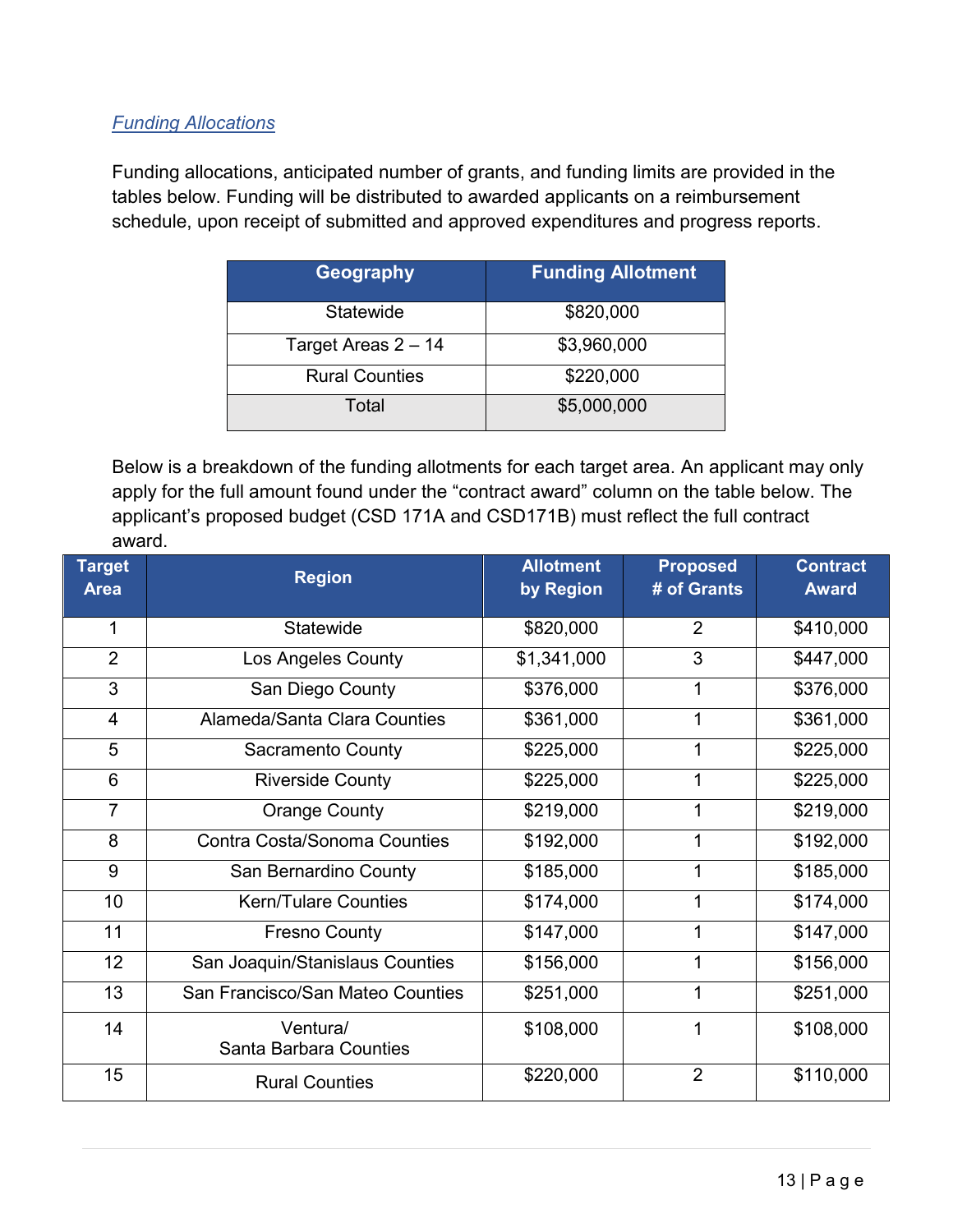## <span id="page-13-0"></span>8. Inappropriate Use of Funds

The following restrictions apply to grants made under this funding:

 conduct the same or similar work. Funds may not be used for any political or legislative used to incentivize participation from partners or other eligible individuals such as in a raffle or a social media challenge. Costs are to be allocated for outreach and education activities and are not intended to support organizational overhead. Considering the limited amount of grant funds available, applicants should make every effort possible to minimize Funds *must not* be used to supplant existing federal, state, or private funds allocated to advocacy work, nor to promote organizations, names, etc. of grantees. Funds may not be overhead/administrative costs and target available funding toward providing direct services for eligible Californians.

#### 9. Expected Number of Grants

 availability of funds and the quality of applications received. CSD reserves the right to make CSD anticipates awarding a total of approximately 19 grants from this NOFA, subject to fewer or additional awards under this announcement.

#### 10. Grant Requirements

Grant requirements include, but are not limited to, the following:

- Funds must be spent in a manner that serves the intended purpose of providing EITC education and outreach to eligible California residents.
- • Funds must be used for cost-effective education and outreach activities having a measurable outcome that is trackable.
- Grantees must target households with incomes at or below the filing limit.
- EITC education and outreach funds. • Grant funds must support new EITC education and outreach activities or expand upon existing efforts. These funds are not intended to replace or supplant existing
- program. If the Education and Outreach grantee's respective target area(s) does not • Grantees must allot ten percent (Rural and Statewide grantees are exempt) of award funding to increase awareness of local Free Tax Preparation Assistance services provided by state grantees under the Free Tax Preparation Assistance grant have a county-level Free Tax Preparation Assistance awardee, then the grantee must allot the ten percent of the award funding to coordinate with other local free tax preparation assistance sites or with a Statewide Free Tax Preparation Assistance grantee.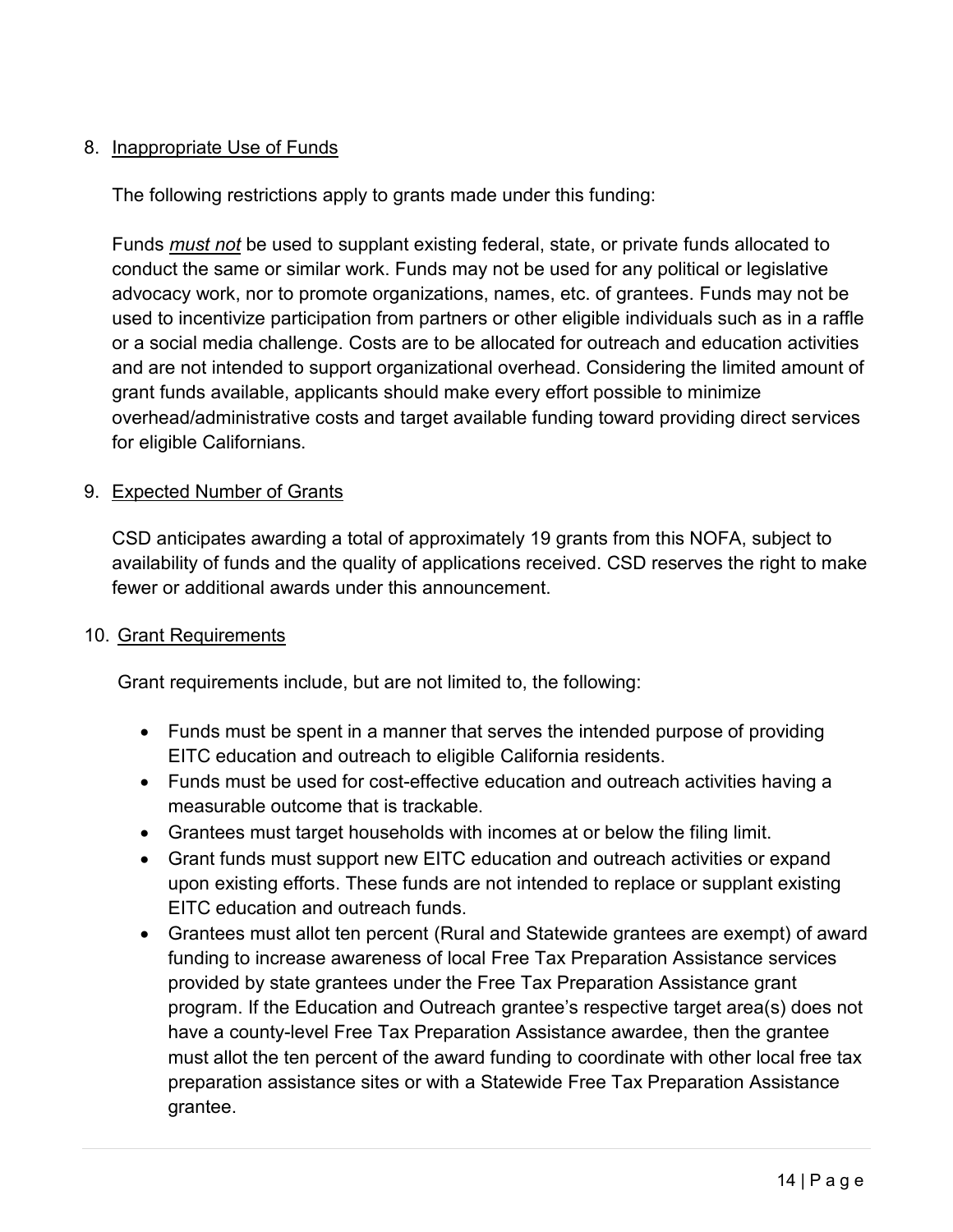- <span id="page-14-0"></span> • Submission of all application packet documents by the due date (refer to Application Package Documents List).
- Grantees must conduct activities and messaging at minimum in both English and Spanish.
- Grantees must comply with programmatic and fiscal reporting.
- Grantees must participate in coordination calls with CSD and awarded grantees.
- • Grantees must collaborate with each other and free tax preparation assistance programs to optimize education and outreach efforts for overlapping taxpayers or geographic areas.
- related to how these individuals were contacted to facilitate the evaluation of • Grantees must collaborate with CSD and FTB by providing personally identifying data of individuals that were contacted during outreach efforts as well as information effective outreach strategies to reach the targeted populations.
- Grantees must possess insurance by the start of the contract term. Insurance requirements may include self-insurance, workers' compensation insurance, commercial or government crime coverage (fidelity bond), general liability insurance, and vehicle insurance. Specific requirements will be outlined in the awarded applicant's contract.

## 11. Contract/Funding Term

 The anticipated contract term for each awarded CalEITC Education and Outreach contract shall be from October 1, 2019 through June 30, 2020. At CSD's sole discretion, depending on funding availability. There is no obligation for CSD to exercise its right to each contract may be extended for one additional year, through June 30, 2021, extend the contract.

## 12. Eligibility Requirements

 To be eligible for funding under this NOFA, applicants must meet the following requirements:

- Be a tax-exempt organization or government entity including:
	- exemption under section 501 of the Internal Revenue Code;  $\circ$  Private, non-profit, or public organization that qualified for and received an Internal Revenue Service determination letter confirming the organization's tax
	- $\circ$  A local government agency (state agencies are ineligible for funding);
	- $\circ$  A federally recognized Indian Tribal Government; or
	- $\circ$  A registered business entity with the California Secretary of State.
- receive government funds can be found at <u>https://www.sam.gov</u>/); and • Eligible to receive public funds (list of entities that have been declared ineligible to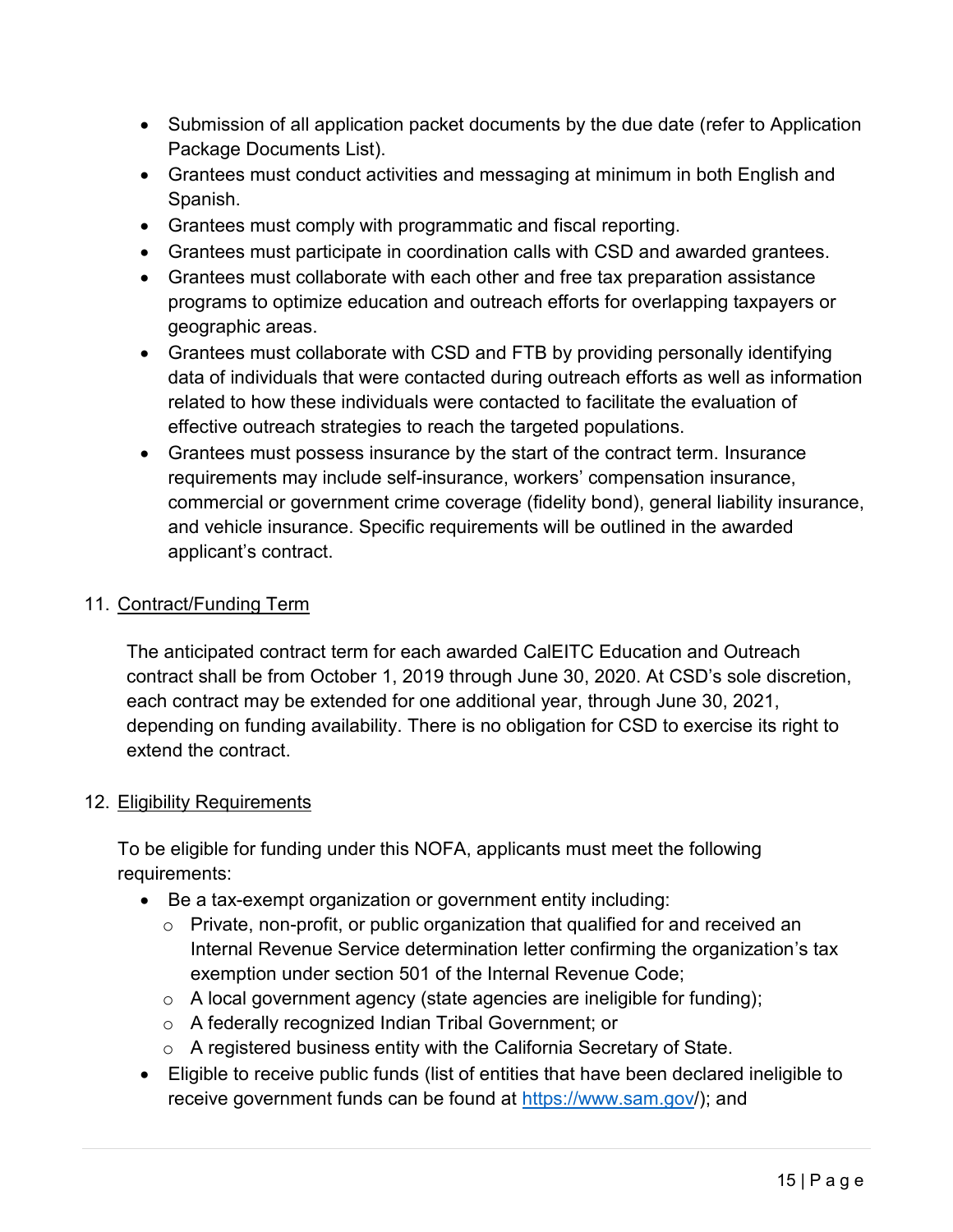<span id="page-15-0"></span>• Be in good standing with federal and state administering grant issuing agencies.

#### 13. Minimum Qualifications

To support CalEITC education and outreach activities, applicants must demonstrate:

- Knowledge of the CalEITC and free tax preparation assistance program;
- Three years of experience successfully providing, coordinating, and implementing education and outreach activities that serve low-income populations;
- Established and trusted relationships with community partners serving lowincome populations, preferably with partners who have extensive EITC and tax preparation assistance experience;
- • Capacity to implement and deliver all elements of the proposed activities as described in the narrative response to this application;
- Ability to provide education and outreach activities appropriate to the language and culture of the targeted population(s); and
- Ability to collect and report reliable, valid, and timely data for all proposed activities.

#### 14. References

 experience, and past performance on education and outreach related work. Applicants Applicants are required to submit two letters of reference with the submission of the application. Letters are required to be recent, dated within a 12-month period. References should be from organizations that are familiar with the applicant's qualifications, who were previously awarded an Education and Outreach grant do not need to submit reference letters.

#### 15. Use of Planned Subcontractors

The use of subcontractor(s) is allowed if the subcontract supports the outreach goals and the ability to reach the target population. The use of any planned subcontractor(s) must be fully disclosed in the Subcontractor Information Worksheet (CSD 171SI). CSD will make payments to the awarded organizations directly on a reimbursement schedule. CSD will pay grant awardees using the state's reimbursement/payment system per the information provided in the Payee Data Record (STD 204). Grant awardees will be responsible for paying subcontractors. Selected applicants and their subcontractors are subject to all state laws and regulations.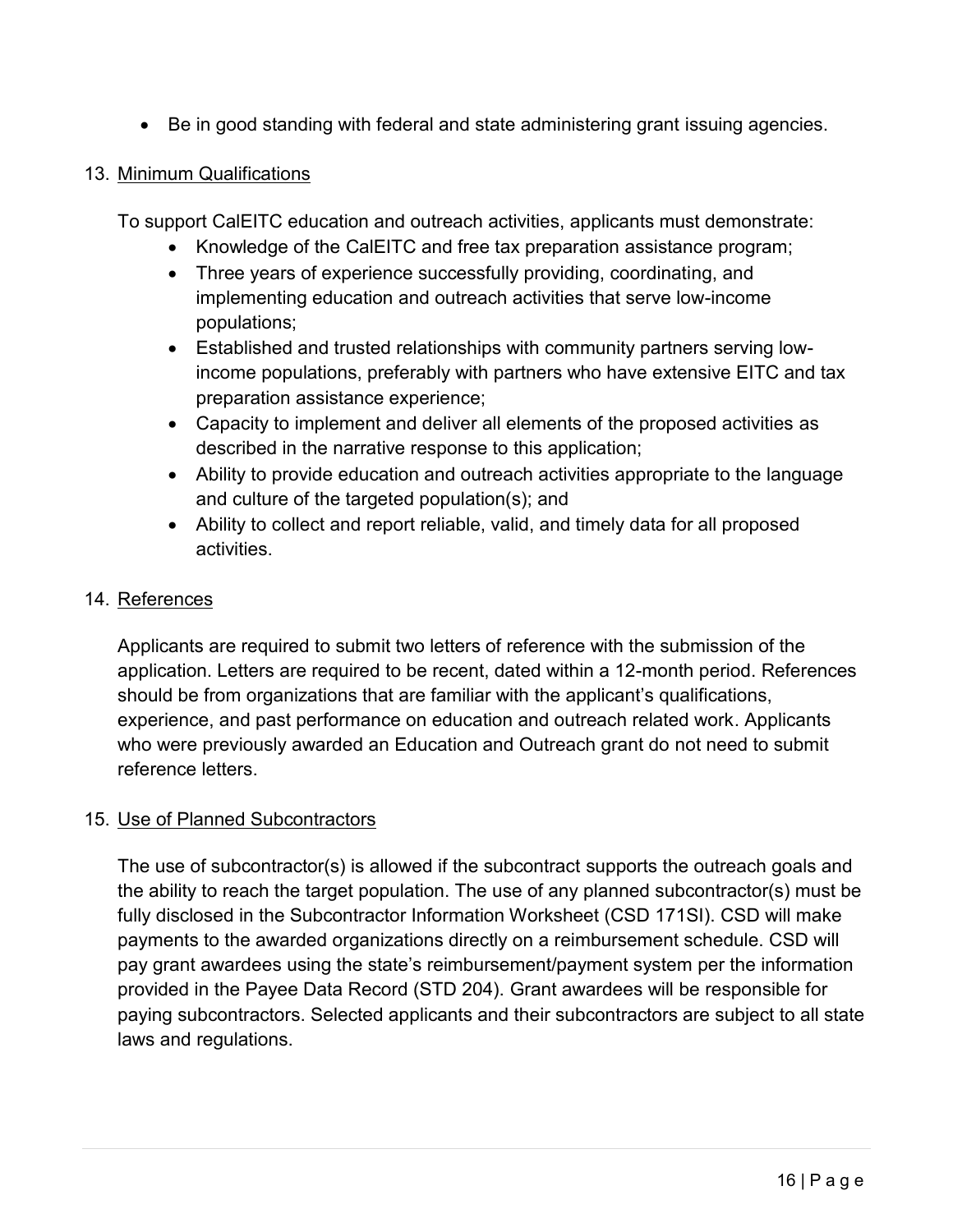#### <span id="page-16-0"></span>16. Projected Timeline

The projected timeline below will be used for the NOFA application submission, evaluation, and contract award process.

| <b>Activity</b>                                 | <b>Date</b>                        |  |
|-------------------------------------------------|------------------------------------|--|
| <b>NOFA Released</b>                            | July 29, 2019                      |  |
| Bidders' Conference                             | August 7, 2019                     |  |
| Deadline for Submitting Questions               | August 8, 2019                     |  |
| Notice of Intent to Apply                       | August 9, 2019                     |  |
| Question & Answers Posted on CSD Public Website | August 12, 2019                    |  |
| <b>Deadline for Submitting Applications</b>     | <b>August 19, 2019</b>             |  |
| Notice of Awardees Posted                       | September 16, 2019                 |  |
| <b>Contracts Sent to Awardees</b>               | September 19, 2019                 |  |
| Signed Contract Due Back to CSD                 | September 27, 2019                 |  |
| <b>Contract Term</b>                            | October 1, 2019 -<br>June 30, 2020 |  |

first day of the contract term. Applicants receiving an award are asked to return their signed contracts to CSD as expeditiously as possible to prevent a delay in planned education and outreach activities, considering the projected timeline. Grantees must be ready and able to begin work on the

## Part B: Application Preparation and Submission

1. Bidders' Conference

 Potential applicants are strongly encouraged, but not required, to participate in a prerecorded Bidders' Conference regarding this grant application, which will be released on **August 7, 2019**. The webinar registration link will be available at: <https://www.csd.ca.gov/Pages/contractopportunities.aspx>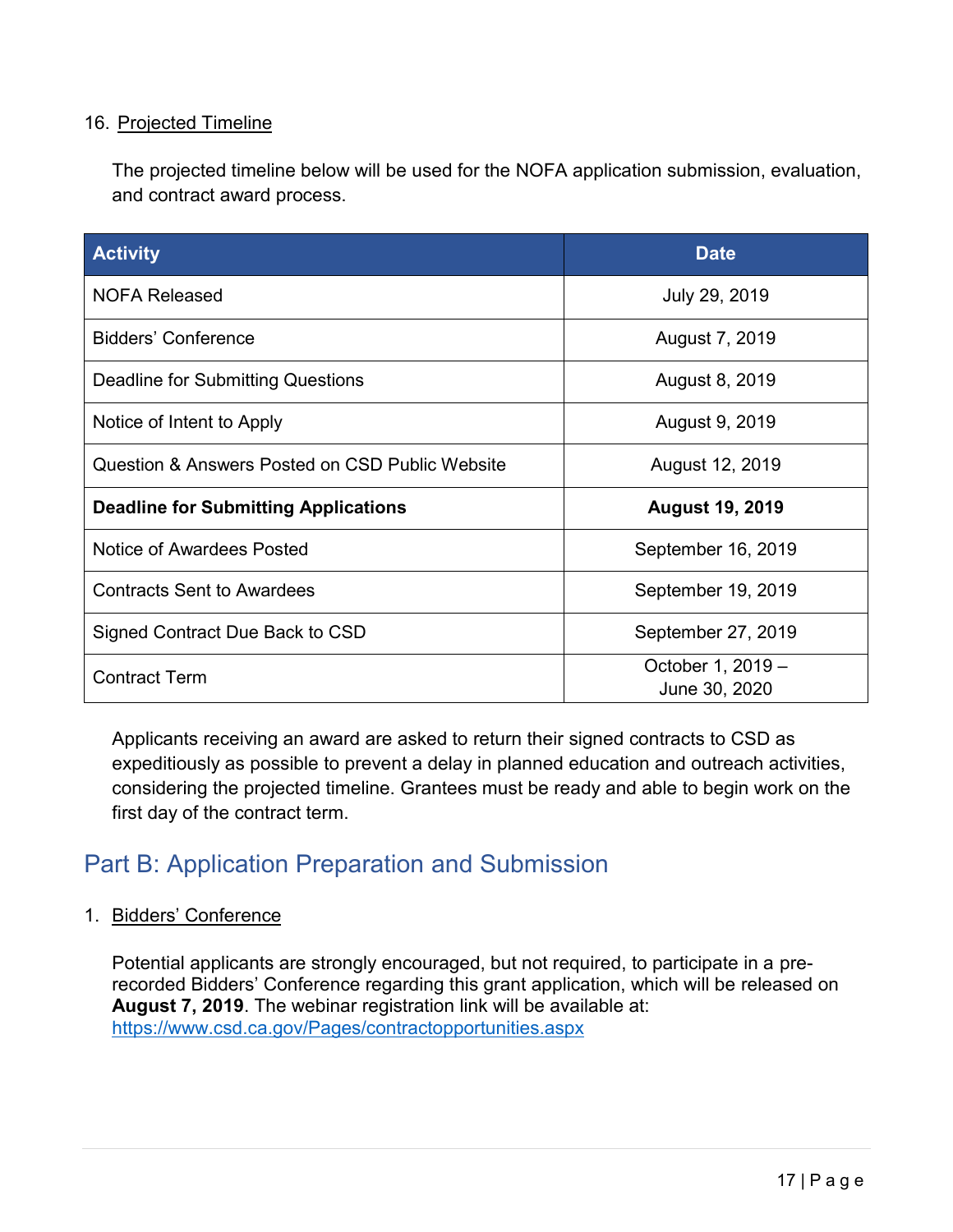## <span id="page-17-0"></span>2. Questions

 areas of clarification needed from the 2018 CalEITC NOFA and grant (Appendix 2 – required attachments. Questions must be emailed to <u>CSBGDiv@csd.ca.gov</u> using the CSD has compiled a Frequent Asked Questions document to address general inquiries and Frequently Asked Questions). However, to ensure fairness, applicants may submit additional questions regarding any part of this NOFA, including technical questions and following subject line: Questions on 2019-NOFA-CalEITC.

When submitting question(s), please reference the section, page number, and other useful information for identifying the specific area of concern. **All questions must be received on or before 5:00 p.m. on August 8, 2019.**

 Questions and answers will be posted by CSD on **August 12, 2019** on the CSD Public website under "Contracting Opportunities" at: [https://www.csd.ca.gov/Pages/contractopportunities.aspx.](https://www.csd.ca.gov/Pages/contractopportunities.aspx)

3. Notice of Intent to Apply

**Interested applicants should submit a Notice of Intent to Apply by 5:00 p.m. on August 9, 2019.** The Notice of Intent to Apply form is located on the CSD Public website at: [https://www.csd.ca.gov/Pages/contractopportunities.aspx.](https://www.csd.ca.gov/Pages/contractopportunities.aspx) The completion and submission instructions are detailed on the form.

 encouraged to submit the form as soon as the applicant believes it will be applying for the grant. The Notice of Intent to Apply form may be submitted via email at The Notice of Intent to Apply is not required, but interested applicants are strongly [CSBGDiv@csd.ca.gov](mailto:CSBGDiv@csd.ca.gov) or by mail to:

> State of California Department of Community Services and Development Attn: 2019 CalEITC Education and Outreach NOFA 2389 Gateway Oaks Drive, Suite 100 Sacramento, CA 95833-4246

## 4. Application Package Requirements

 should be collated upon mailing them to CSD. Title is the official title of the form and its Applicants must submit all documents listed below. The order indicates how the documents form number. File Name refers to the specific Word, Excel, or PDF files each are located in. Please note that the CalEITC Education and Outreach Grant Application Narrative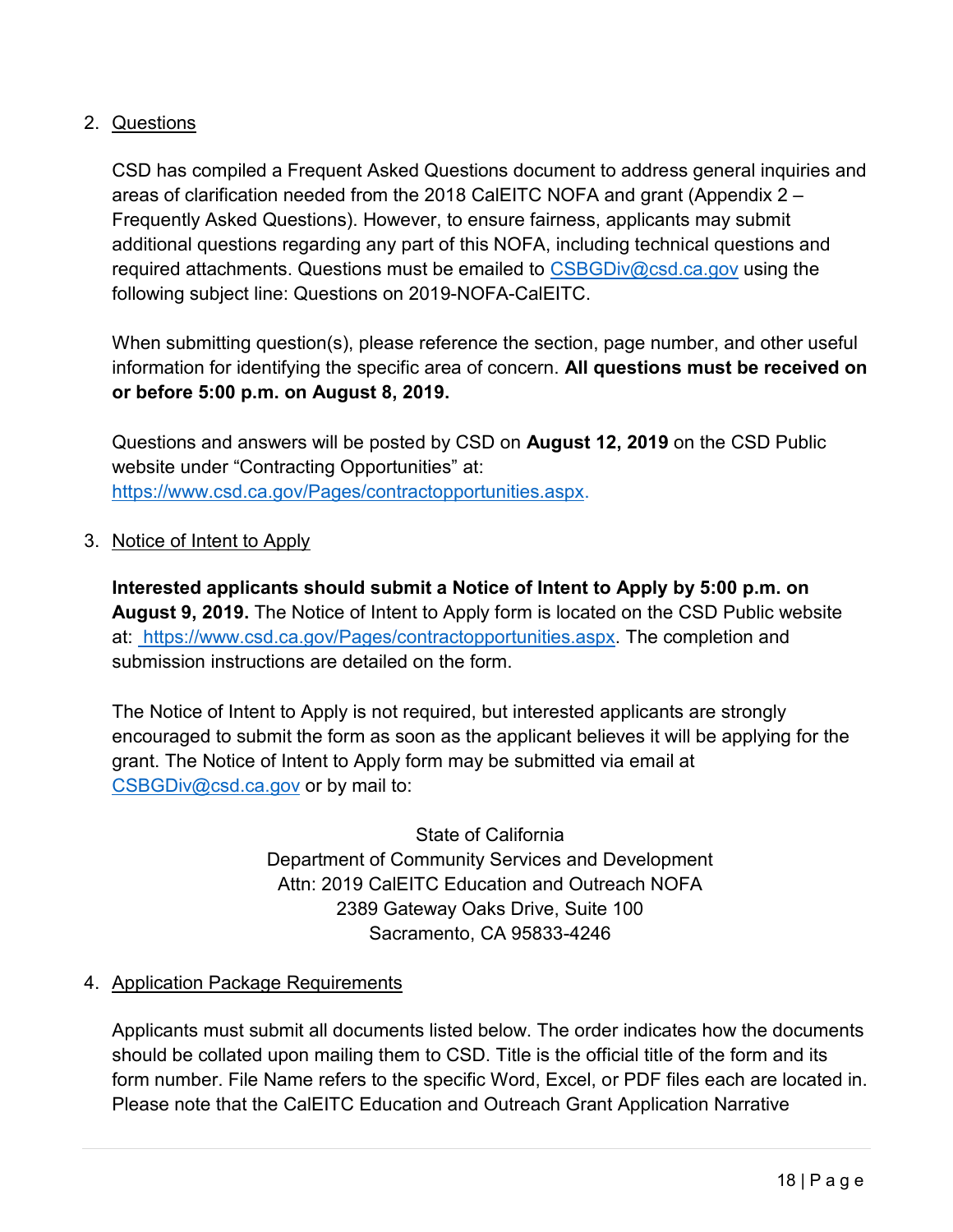<span id="page-18-0"></span>Template (CSD 171ANT) has a 20-page limit. All other forms do not have page limits. All NOFA documents are located at: [https://www.csd.ca.gov/Pages/contractopportunities.aspx.](https://www.csd.ca.gov/Pages/contractopportunities.aspx) 

| <b>Stack Order</b> | <b>Document Title</b>                                                                       |
|--------------------|---------------------------------------------------------------------------------------------|
| N/A                | Application Packet Instructions and Document List<br>*NOTE - do not return with application |
|                    | Application Cover Sheet (CSD 171 Cover Sheet)                                               |
| $\overline{2}$     | Application Narrative Template (CSD 171ANT)                                                 |
| 3                  | Scope of Work (CSD 171)                                                                     |
| 4                  | <b>Budget Forms</b><br>Budget Summary (CSD 171A)<br>Budget Detail (CSD 171B)                |
| 5                  | Timeline (CSD 171TL)                                                                        |
| 6                  | Subcontractor Information Worksheet (CSD 171SI)                                             |
| $\overline{7}$     | Two Letters of Reference (2018 awardees exempt)                                             |
| 8                  | Payee Data Record (STD 204)                                                                 |
| 9                  | Contractor Certification Clauses Form (CCC-04/2017)                                         |

#### 5. Application Pass/Fail Review

All applications received by the deadline will undergo an initial pass/fail review prior to evaluation, to ensure completeness and adherence to the specifications and requirements detailed in this NOFA, including the following:

- One original **single-sided** application package plus four exact copies (Use a paper or binder clip to bind each of the packets – **do not staple any parts of the application or attachments**);
- All completed application documents from the table above (1-9) included with the application;
- Full contact information and applicable signatures for every document.
- Flash Drive with an electronic copy of all application documents (in PDF format); and
- The funding amount requested does not exceed the funding limit;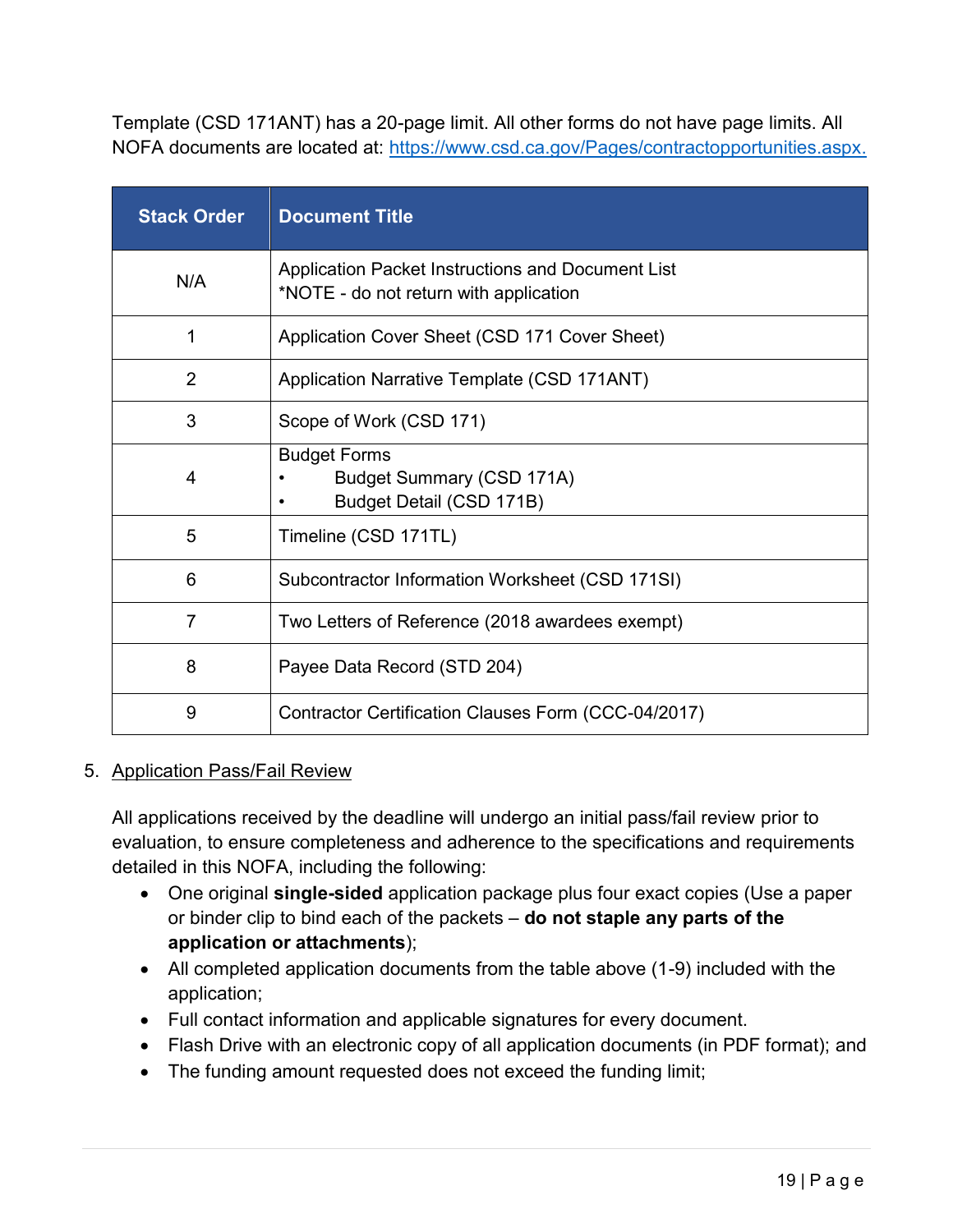<span id="page-19-0"></span>CSD may disqualify and not score applications that receive a "fail" mark. **Late applications will be rejected and will not be considered for funding.** 

6. Application Submission Instructions

Only hard copy paper submissions will be accepted. **Applications must be received by 5:00 p.m. on August 19, 2019.** The full application package must be sealed, addressed, and shipped to:

> State of California Department of Community Services and Development Attn: 2019 CalEITC Education and Outreach NOFA 2389 Gateway Oaks Drive, Suite 100 Sacramento, CA 95833-4246

The following delivery methods are acceptable:

- U.S. Mail
- Express Delivery
- Hand Delivery

## Part C: Evaluation Process

1. Scoring

The table below summarizes the available points for the scored documents of the application package. Scores will be assigned per the points identified in the table below.

| <b>Document Title</b>                                 | <b>Subtitle</b>                                                  | <b>Total Possible</b><br><b>Points</b> |
|-------------------------------------------------------|------------------------------------------------------------------|----------------------------------------|
| <b>Application Narrative</b><br>Template (CSD171 ANT) | <b>Education and Outreach</b>                                    | 20                                     |
| $(55$ possible)                                       | <b>Organizational Capacity</b>                                   | 25                                     |
|                                                       | <b>Trusted Partners and Leveraging</b>                           | 10                                     |
| <b>Preference Points</b>                              | <b>Past Activities Conducting EITC Education</b><br>and Outreach | 5                                      |
| (10 possible)                                         | Languages (other than English and Spanish)                       | 5                                      |
| Scope of Work (CSD 171)                               |                                                                  | 45                                     |
| <b>Total Points Possible</b>                          |                                                                  | 110                                    |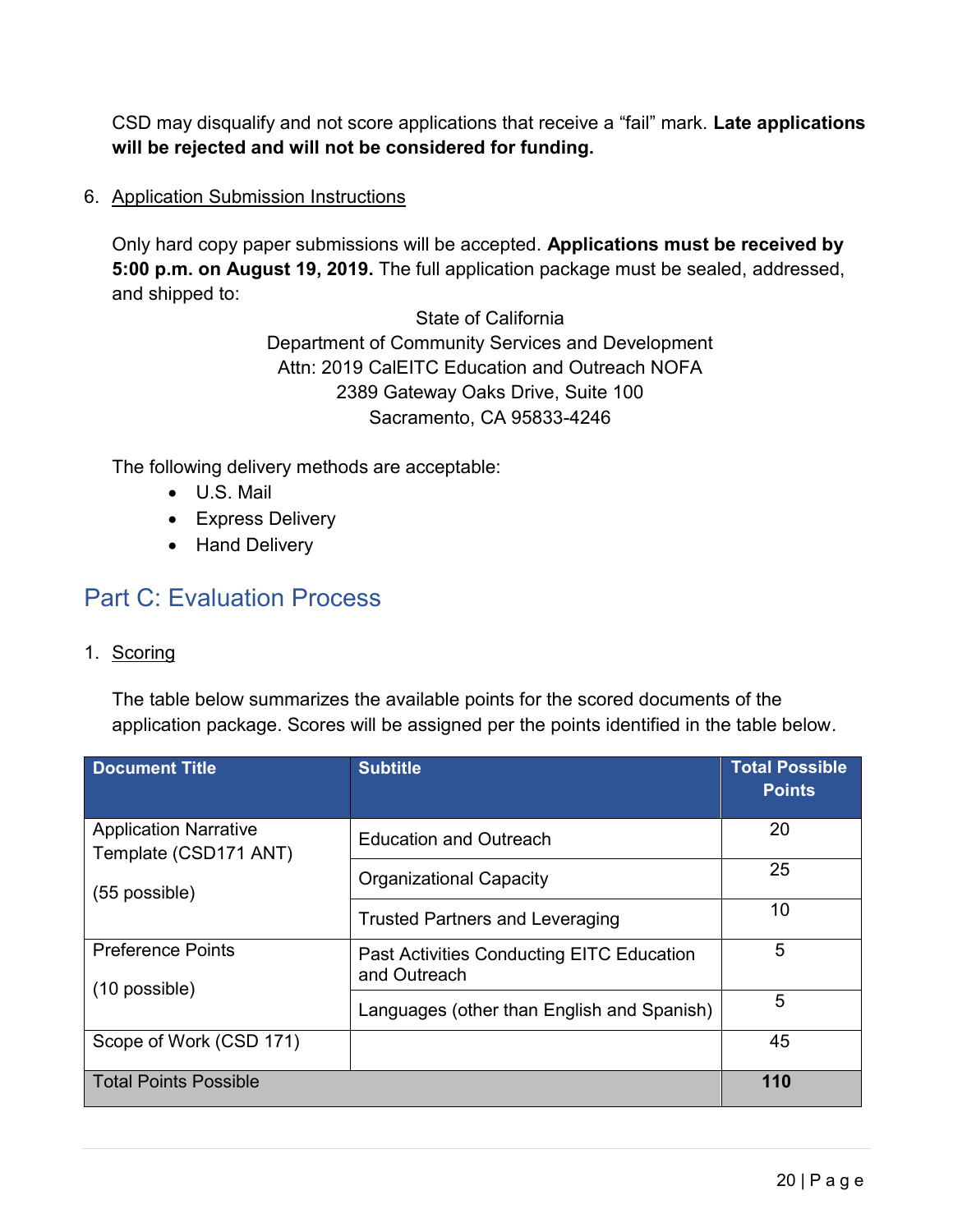| <b>Rating</b>                              | <b>Score</b> | <b>Ranking</b>     |
|--------------------------------------------|--------------|--------------------|
| Exceeds all requirements                   | 101-110      | <b>Exceptional</b> |
| Excellent ability to meet all requirements | $90 - 100$   | Outstanding        |
| Expected to meet all requirements          | $80 - 89$    | Good               |
| Capable of meeting all requirements        | $70 - 79$    | Fair               |
| May not be able to meet all requirements   | $60 - 69$    | Poor               |
| Not likely to meet all requirements        | $50 - 59$    | Fail               |

<span id="page-20-0"></span>Evaluators will assign points to all scored components using the scoring criteria below.

 Applicants are required to provide a detailed narrative in the Application Narrative Template (CSD 171ANT) and Scope of Work (CSD 171) to address the following proposal elements:

#### 2. Proposal Elements Evaluation

 scored by an Evaluation Team. Scoring criteria is designed to assess the quality of the The documents listed in the table above (Part C: Evaluation Process) will be reviewed and proposed project and to determine the likelihood of success. **With preference points, the maximum number of possible points is 110.**

 points, to be placed into the rank order to be considered for funding. Applicants must receive a final total score of at least 70 points, not including preference

 The Evaluation Team will use a consensus scoring methodology, where one score is applicants will be ranked against only Target Area 2 (Los Angeles County) applicants. The awarded per the team's collective assessment. Applications will be scored against the desired qualifications as listed in Section C(3). Applicants will then be ranked based on total score achieved by Target Area. For example, Target Area 2 (Los Angeles County) scores from each subsection will be combined to determine the applicant's total score.

#### 3. Application Narrative Template

A total of 55 points is possible for the Application Narrative Template (CSD 171ANT). The Application Narrative Template includes Experience Conducting Education and Outreach Activities, Organizational Capacity, and Trusted Community Partners and Leveraging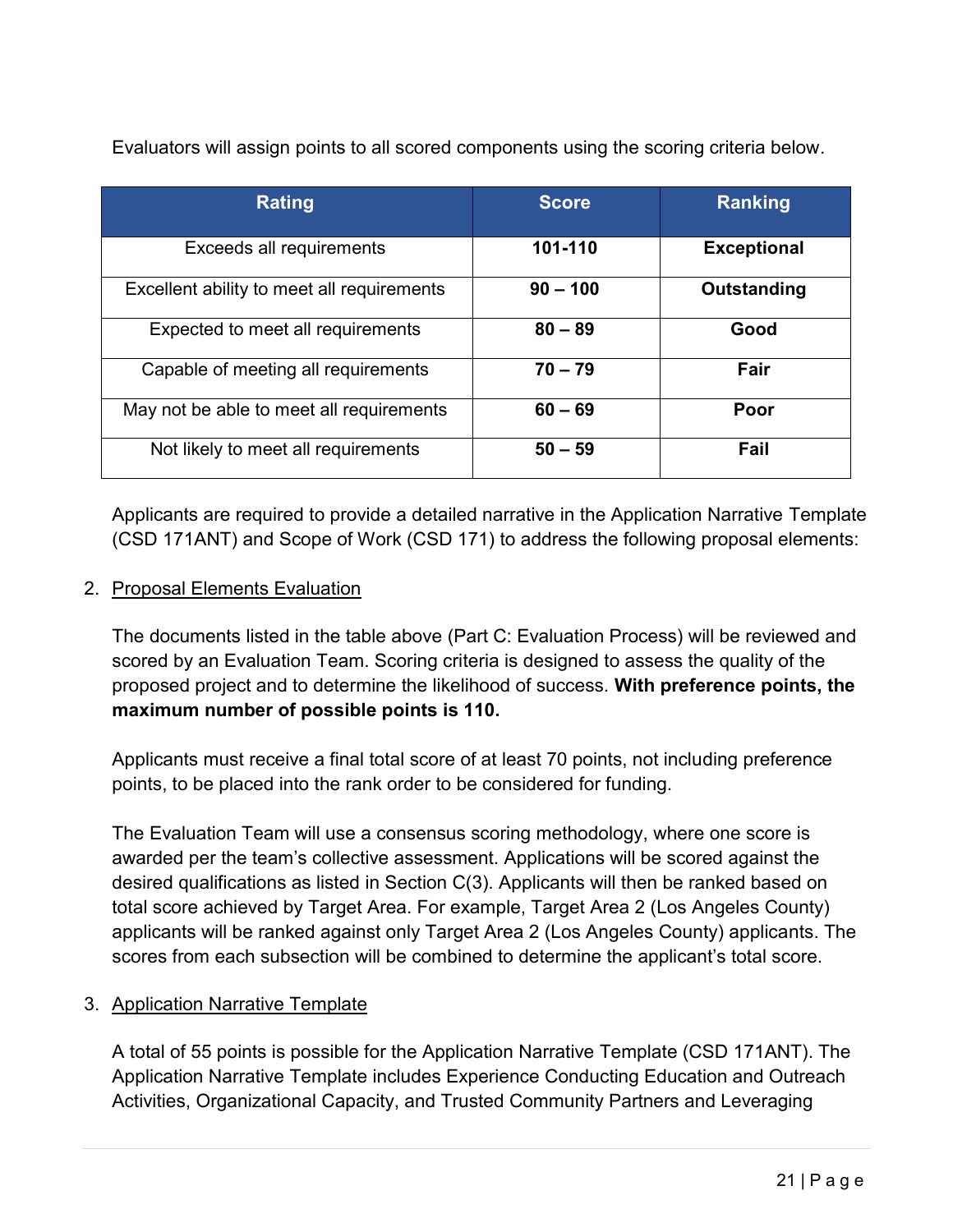Resources sections detailed below.

### Experience Conducting Education and Outreach Activities (20 Points)

Present a detailed description of the applicant's:

- applying. A minimum of three years of experience is required. a) Experience conducting similar education and outreach activities to low income individuals and families in the specified target area for which the applicant is
- b) Past education and outreach campaigns conducted in the proposed target area in appropriate languages; and
- c) Operational readiness and expertise in conducting, budgeting, and implementing similar scale education and outreach activities.

#### Organizational Capacity (25 Points)

Provide a detailed narrative to complement applicant's Scope of Work (CSD 171) that describes:

- a) The geographic area(s) to be targeted, including:
	- County
	- ZIP code
	- City/neighborhood (if available)
	- Rural or urban
	- Other identifying targeting information
- b) The service delivery strategy to be used to deliver education and outreach activities. Emphasis should be given to those strategies with the greatest amount of person to person and targeted interventions. Targeted interventions, for example, may include grantees collaborating with public agencies and community-based organizations (CBO) to reach eligible individuals and families receiving public benefits such as CalWORKs, CalFresh, or Medi-Cal.
- method for reaching the proposed area/population to be served. c) Why the type(s) of outreach chosen is/are determined to be the most effective
- d) Efforts to ensure proposed education and outreach activities are reaching:
	- Californians who have never claimed the EITC, regardless of whether filed taxes previously.
	- Individuals and families whose low income does not require them to file a tax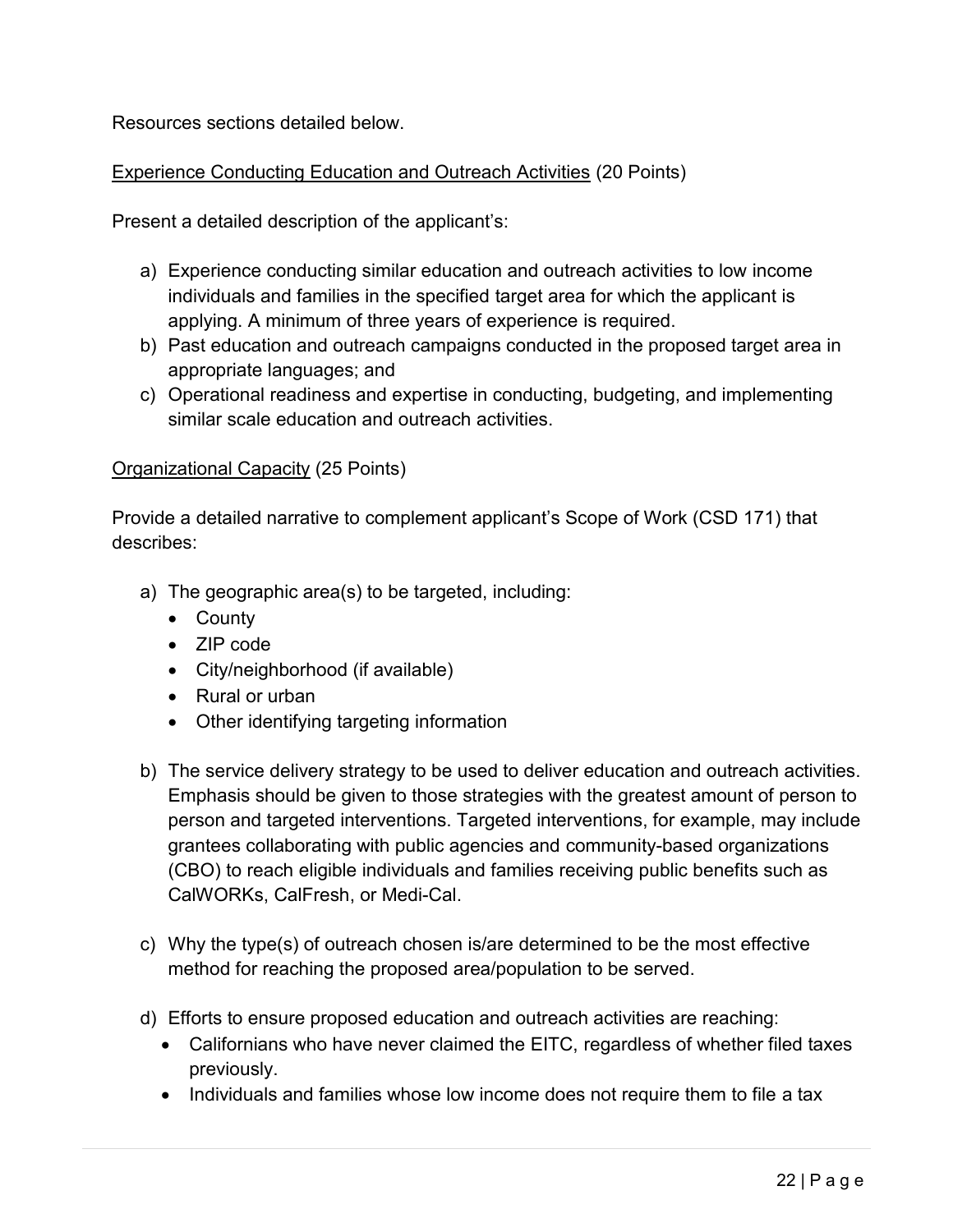return

- Families with children age six and younger
- Workers with incomes up to \$30,000
- Seniors ages 65 and older
- Young adults ages 18-24
- Self-employed workers
- Culturally diverse low-income eligible populations in multiple languages
- e) Expertise, staffing, partnerships, etc. that will help in the delivery of the proposed activities with a specific emphasis on partnerships that will assist in reaching those that are not required to file taxes, including the self-employed, individuals 18 to 24 years, and individuals over 65 years.
- at no-cost. f) Describe the service delivery strategy to be used to connect low-income people with local free tax preparation sites or online tax preparation to help people file their taxes
- g) Describe how data will be collected to ensure accurate and timely submission of outcomes and expenditures.

## Trusted Community Partners and Leveraging Resources (10 Points)

 Applicants are required to engage trusted community partners with their education and outreach efforts. Engaged partners should have established trusted relationships with lowincome community members, preferably with EITC and tax preparation assistance experience. Trusted community partners are not subcontractors in that, for this NOFA, they are unfunded, collaborative, and CBOs that have a positive, past working relationship with applicants.

In the table indicate:

- Name(s) and location(s) of community partner(s) to be engaged
- Purpose of the community partner
- Description of how the partner will help the applicant achieve the projected outcomes identified in the Scope of Work (CSD 171)
- Efforts involving coordinating with public benefits agencies as well as public and private faith-based school, social services program, veteran, and disability entities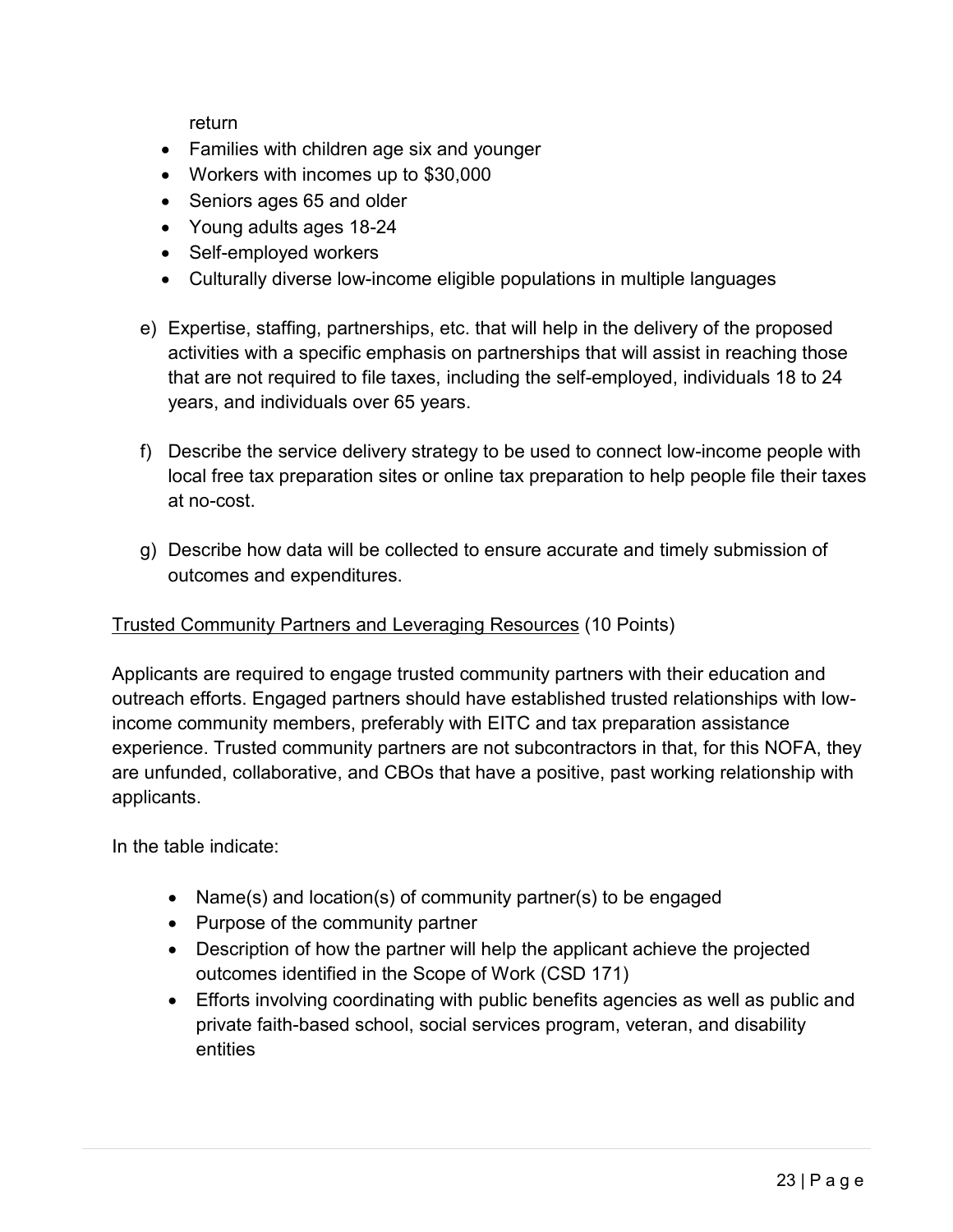## <span id="page-23-0"></span>4. Preference Points (10 Points)

A total of 10 Preference Points is possible. Preference points can be obtained by adequately completing the sections below.

#### Past Activities Conducting EITC Education and Outreach (5 Points)

 Up to five preference points will be provided to organizations with past EITC education and services, they must provide data to demonstrate past accomplishments spanning one to three years in the table provided on the Application Narrative Template (CSD 171 ANT). outreach experience, which may include free tax preparation assistance programs. If applicants have experience conducting past EITC-specific education and outreach

#### Languages Other Than English and Spanish (5 Points)

Up to five preference points will be provided to organizations that will provide education and outreach activities in languages beyond English and Spanish to meet the needs of the target area.

#### 5. Scope of Work

 A total of 45 points is possible for the Scope of Work (CSD 171). Activities must have measurable and pragmatic outcomes for which the applicant's organization or entity can reliably collect and validate.

Applicants must include:

- Identifying information on individuals and families proposed for services;
- • Estimate of the number of eligible Californians to be served by the education and outreach activities; and
- Description of performance measures.

 term. CSD will evaluate the effectiveness of the applicant's plan for tracking and measuring For the sake of this NOFA, "outcome" is defined as the result, effect, or consequence that will occur from carrying out the education and outreach activity that is directly related to this NOFA's goals and objectives. Outcomes must be achievable within the contract/funding its performance toward reaching the estimated number of eligible Californians.